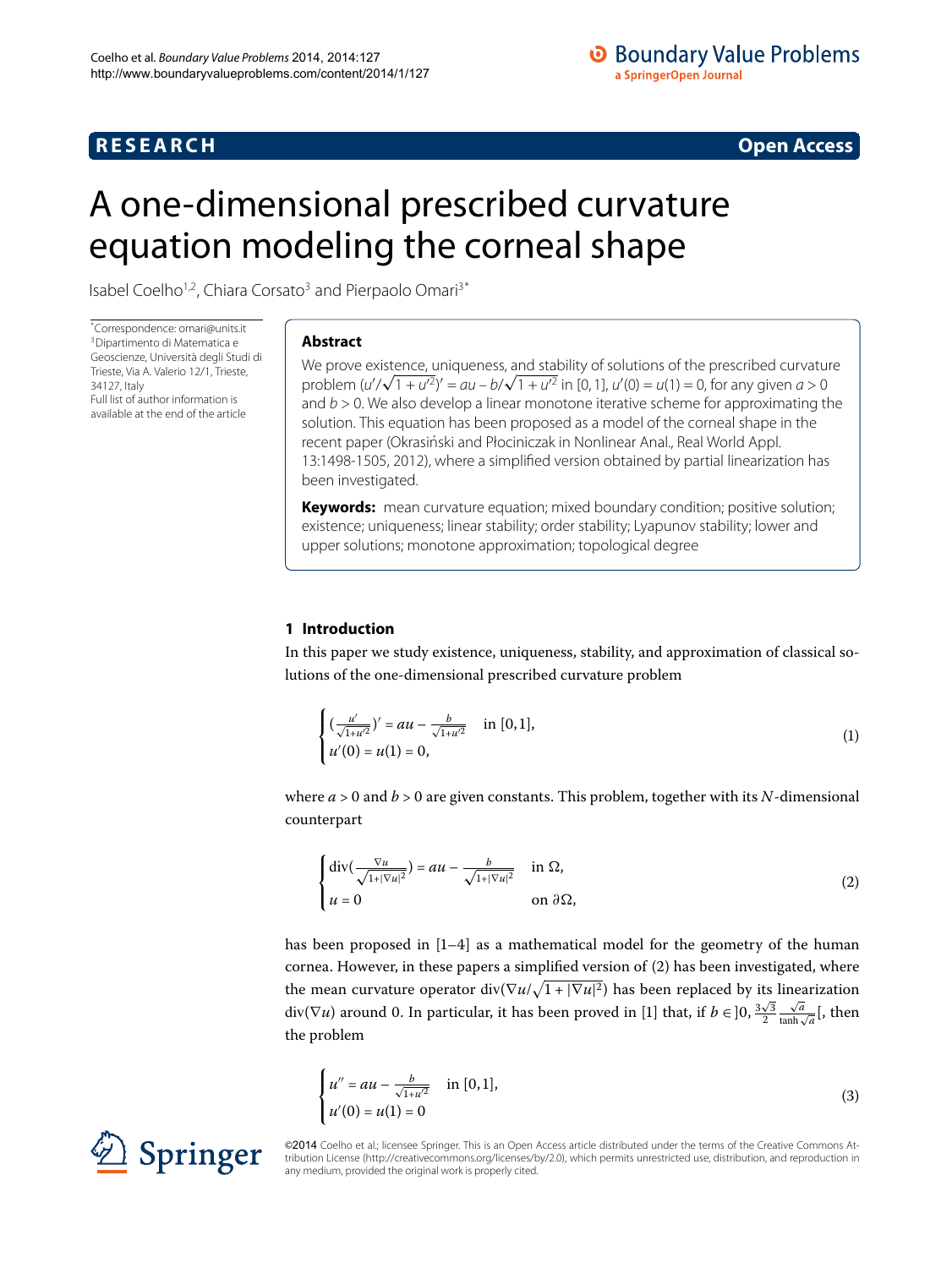has a unique solution which is the limit of a sequence of successive approximations. The above limitations on the parameters have recently been removed in  $[4]$ .

Unlike all these works we tackle here the fully nonlinear problem [\(](#page-0-2)1) and we prove the existence of a unique solution for the whole range of positive parameters *a*, *b*. The study of problem [\(](#page-0-2)) requires some care because, even if pairs of constant lower and upper solutions can easily be exhibited, the presence of the curvature term rules out in general the possibility of applying the standard existence results, due to the possible occurrence of derivative blow-up phenomena (see, *e.g.*, [5[\]](#page-18-5)). On the other hand, the non-variational structure of (1) puts the problem, as it stands, out of the scope of the methods developed in  $[6-8]$  $[6-8]$  for the curvature equation. Nevertheless, we show that an a priori bound in  $C<sup>1</sup>$ for all possible solutions can be obtained by an elementary, but delicate, argument which exploits the qualitative properties - positivity, monotonicity, and concavity - of the solutions themselves. These estimates eventually enable us to use a degree argument in order to prove the existence of solutions. The proof of the uniqueness is then based on suitable fixed point index calculations, which are performed via linearization. A similar approach, applied to an associated evolutionary problem, is exploited for detecting the linear stability of the solution.

Next, taking inspiration from  $[9, 10]$ , we develop a linear iterative scheme for approximating the solution by two monotone sequences of strict lower and upper solutions, starting from an explicit pair of constant lower and upper solutions. These two sequences, besides providing accurate two-sided bounds on the solution, yield the strict order stabil-ity and hence, according to [11[\]](#page-18-10), the (Lyapunov) asymptotic stability of the solution itself, yielding as well an explicitly computable estimate of its basin of attractivity. We finally illustrate the use of this approximation scheme in order to compute numerically the solution  $u$  of (1) for the same choice of the parameters  $a$  and  $b$  as the one considered in  $[1]$  $[1]$ .

We finally mention that part of our results extends to the general *N*-dimensional prob-lem [\(](#page-0-1)2); this topic will be discussed elsewhere.

# **2 Existence, qualitative properties and approximation**

In this section we are concerned with the study of the existence, the qualitative properties and the approximation of classical solutions, *i.e.*, belonging to  $C^2([0,1])$  $C^2([0,1])$ , of problem (1), where  $a > 0$  and  $b > 0$  are fixed constants. Clearly, problem (1) can be written in the equivalent form

<span id="page-1-0"></span>
$$
\begin{cases}\nu'' = au(1 + u'^2)^{3/2} - b(1 + u'^2) & \text{in } [0,1], \\
u'(0) = u(1) = 0.\n\end{cases}
$$
\n(4)

Let us set for convenience, for all  $(s, \xi) \in \mathbb{R}^2$ ,

$$
f(s,\xi) = a s (1 + \xi^2)^{3/2} - b (1 + \xi^2).
$$
\n(5)

It is obvious that, due to the symmetry properties of the function  $f$ , the mixed problem (4) is equivalent to the Dirichlet problem

$$
\begin{cases}\nu'' = f(u, u') & \text{in } [-1, 1], \\
u(-1) = u(1) = 0.\n\end{cases}
$$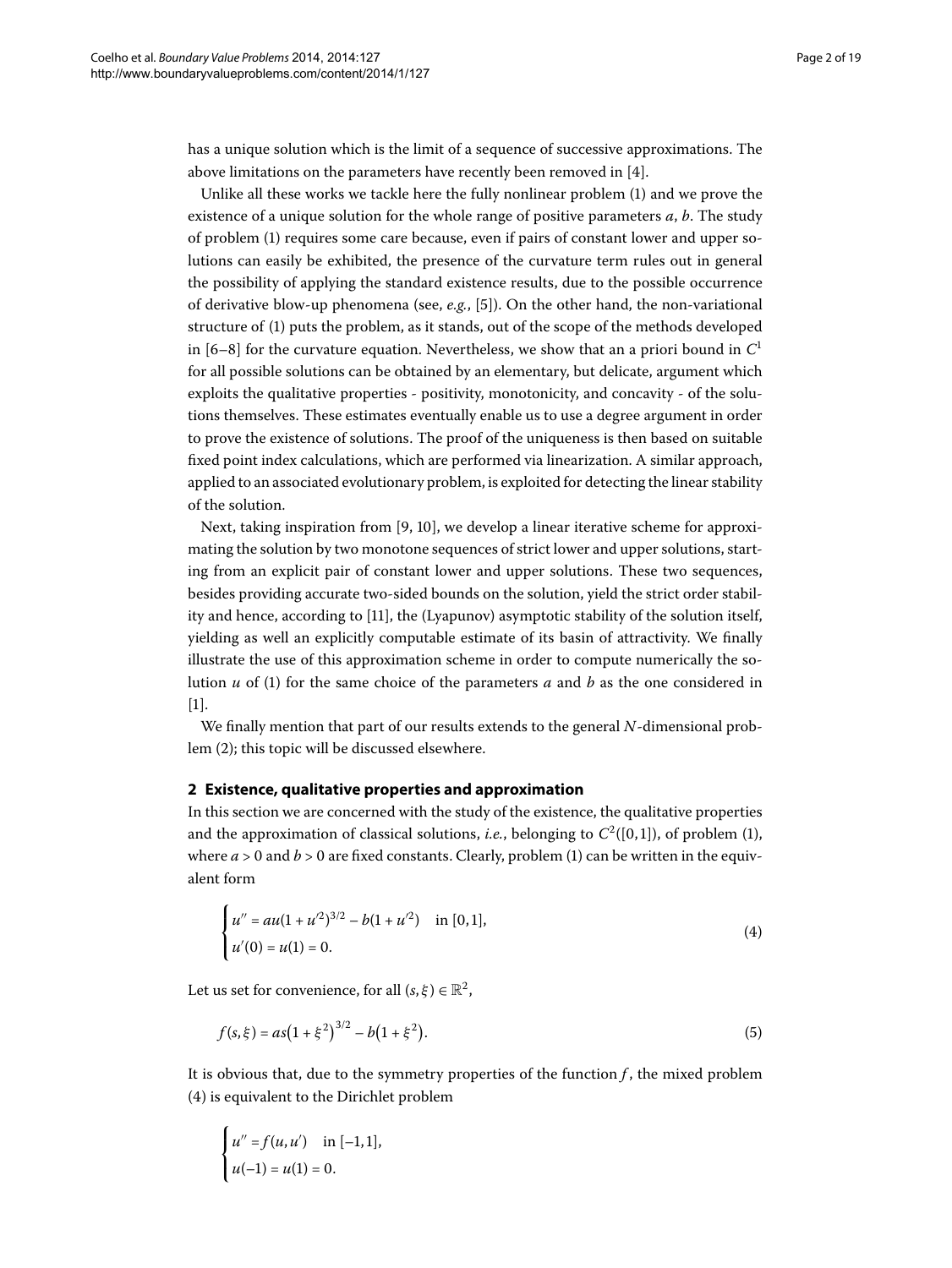**Notations** As usual, for functions  $u, v \in C^0([c, d])$ , we write  $u \le v$  in  $[c, d]$  if  $u(t) \le v(t)$  for all  $t \in [c, d]$  and  $u < v$  in  $[c, d]$  if  $u \le v$  and  $u \ne v$ . We also write  $u \ll v$  in  $[c, d]$  if  $u(t) < v(t)$ for all  $t \in [c, d]$  and, if  $u(d) = v(d)$ ,  $D_u(d) > D_v(d)$ , where  $D_u$ ,  $D_v$  denote the left Dini derivatives; this is equivalent to requiring that there exists  $\delta > 0$  such that  $v(t) - u(t)$  $\delta(d-t)$  for all  $t \in [c, d]$ . Whenever no confusion occurs, we omit the indication of the interval.

## <span id="page-2-1"></span>**Existence, uniqueness, and linear stability**

We start with a preliminary result, where some properties of the possible solutions of problem (1) are highlighted.

Lemma 2.1 The following assertions hold.

- <span id="page-2-0"></span>(i) *Any solution*  $u$  *of* (1) *satisfies*  $u(t) > 0$  *for all*  $t \in [0,1]$  *and*  $u(t) < \frac{b}{a}$  *for all*  $t \in [0,1]$ *.*
- (ii) *Any solution u of* (1) *is such that*  $u'(t) < 0$  *and*  $u''(t) \le 0$  *for all*  $t \in [0,1]$ .
- (iii[\)](#page-0-2) *Any solution u of* (1) *is such that*  $u'(t) > -R$  *for all*  $t \in [0,1]$ *, where*  $R = \sqrt{\exp(\frac{2b^2}{a}) 1}$ *.*

*Proof* In the following steps  $u$  denotes a solution of (1[\)](#page-0-2), or equivalently of [\(](#page-1-0)4). From the equation in (4) it follows that, if  $\hat{t} \in [0,1]$  is such that  $u'(\hat{t}) = 0$  and  $u(\hat{t}) \neq \frac{b}{a}$ , then

$$
u''(\hat{t})\left(u(\hat{t}) - \frac{b}{a}\right) > 0.
$$
\n<sup>(6)</sup>

Step 1. Proof of (i). Let us first show that  $u \ge 0$  in [0,1]. Assume by contradiction that  $\min_{[0,1]} u = u(\hat{t}) < 0$ . The boundary condition  $u(1) = 0$  implies that  $\hat{t} \in [0,1[$ . Suppose that  $\hat{t}$  = 0. We have  $u(0) < 0$  $u(0) < 0$  $u(0) < 0$  and  $u'(0) = 0$ . Condition (6) yields  $u''(0) < 0$ . Hence there exists  $\delta > 0$  such that  $u'(t) < 0$  for all  $t \in ]0, \delta[$  and therefore  $u(t) < u(0) = \min_{[0,1]} u$  for all  $t \in ]0, \delta[,$ which is a contradiction. Now suppose that  $\hat{t} \in ]0,1[$ . We have  $u(\hat{t}) < 0$  and  $u'(\hat{t}) = 0$  and condition (6) yields again a contradiction. Hence we conclude that  $u \ge 0$  in [0,1]. In a completely similar way we prove that  $u \leq \frac{b}{a}$  in [0,1].

Next, in order to prove that

 $u(t) > 0,$  (7)

for all  $t \in [0,1[$ , it is sufficient to note that, if  $u(\hat{t}) = u'(\hat{t}) = 0$  for some  $\hat{t} \in [0,1[$ , then (6) would yield  $u''(\hat{t}) < 0$ , which is impossible. Moreover, as the constant function  $\frac{b}{a}$  is a solu-tion of the equation in [\(](#page-1-0)4), the uniqueness of solutions for any Cauchy problem associated with this equation implies that

$$
u(t) < \frac{b}{a},\tag{8}
$$

for all  $t \in [0, 1]$ .

Step 2. Proof of (ii). As  $u'(0) = 0$ , assertion (i) implies that there exists  $\delta > 0$  such that  $u''(t) < 0$  for all  $t \in [0, \delta[$  and  $u'(t) < 0$  for all  $t \in ]0, \delta[$ . Let us show that

 $u'(t) < 0,$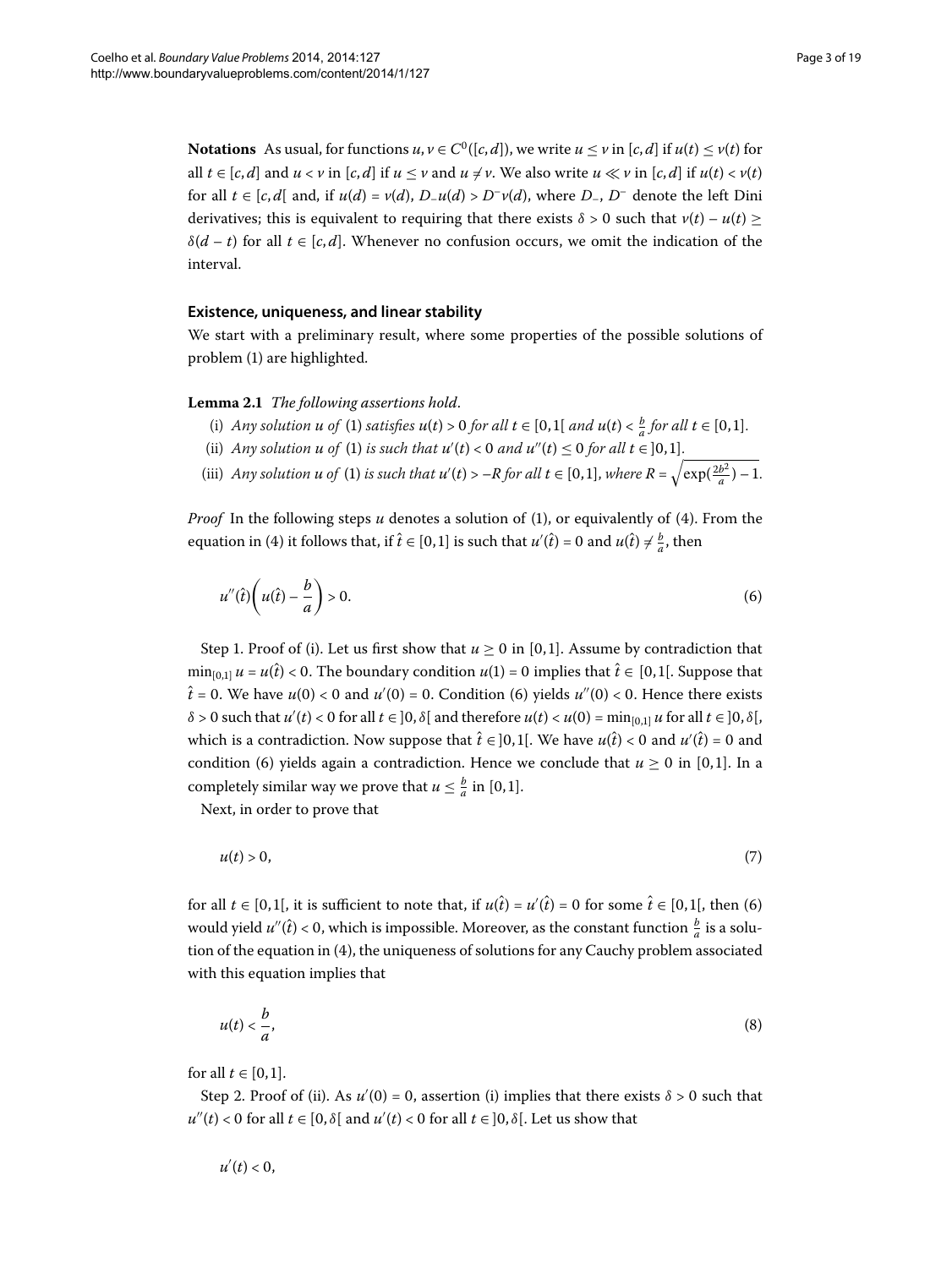for all  $t \in ]0,1]$ . If this is not the case, set  $\hat{t} = \min\{t \in ]0,1]: u'(t) = 0\}$ . Then, by (6), we have  $u''(\hat{t}) < 0$  and hence there exists  $\eta > 0$  such that  $u'(t) > u'(\hat{t}) = 0$ , for all  $t \in [\hat{t} - \eta, \hat{t}],$  which contradicts the definition of  $\hat{t}$ .

Let us now prove that

 $u'' \leq 0$ 

in [0,1]. By contradiction, assume that there exists  $\bar{t} \in ]0,1]$  such that  $u''(\bar{t}) > 0$ . As  $u''(0) < 0$ , there exist  $t_0 \in ]0, \bar{t}[$  and  $\delta > 0$  such that  $u''(t_0) = 0$  and  $u''(t) > 0$  for all  $t \in$  $]$ *t*<sub>0</sub>,*t*<sub>0</sub> + *δ*[. Since we have *u'*(*t*)*u''*(*t*) < 0 for all *t* ∈  $]$ *t*<sub>0</sub>,*t*<sub>0</sub> + *δ*[, the function  $-b(1 + u^2)^{-\frac{1}{2}}$  is decreasing in  $]t_0, t_0 + \delta[$ . We also know that the function *au* is decreasing in [0,1]. Hence the function  $au - b(1 + u^{\prime 2})^{-\frac{1}{2}}$  is decreasing in ] $t_0, t_0 + \delta$ [. On the other hand, as  $u''(t_0) = 0$ , from the equation in  $(4)$  we get

$$
au(t_0)-b(1+(u'(t_0))^{2})^{-\frac{1}{2}}=0,
$$

and therefore

$$
au(t) - b(1 + (u'(t))^{2})^{-\frac{1}{2}} < 0,
$$

for all  $t \in ]t_0, t_0 + \delta[$ . Then the equation in (4[\)](#page-1-0) yields  $u''(t) < 0$  for all  $t \in ]t_0, t_0 + \delta[$ , which is a contradiction.

Step 3. Proof of (iii). Since by assertion (i)  $u \ge 0$  in [0,1], we get  $f(u, u') \ge -b(1 + u'^2)$  in  $[0, 1]$ , and then, from the equation in  $(4)$ , we conclude that

<span id="page-3-1"></span>
$$
\frac{u''}{1+u'^2} \ge -b
$$

in [0,1]. Multiplying by  $u'$ , where  $u' \leq 0$  in [0,1] by assertion (ii), and integrating between 0 and 1, we obtain

$$
\int_0^1 \frac{u'u''}{1+u'^2} dt \le \int_0^1 -bu' dt.
$$
\n(9)

On the one hand, using the boundary condition  $u'(0)$  = 0 we have

$$
\int_0^1 \frac{u'u''}{1+u'^2} dt = \frac{1}{2} \ln(1 + (u'(1))^2).
$$

On the other hand, the boundary condition  $u(1) = 0$  and assertion (i) imply

<span id="page-3-0"></span>
$$
\int_0^1 -bu'\,dt < \frac{b^2}{a}.
$$

In conclusion, setting

$$
R = \sqrt{\exp\left(\frac{2b^2}{a}\right) - 1},\tag{10}
$$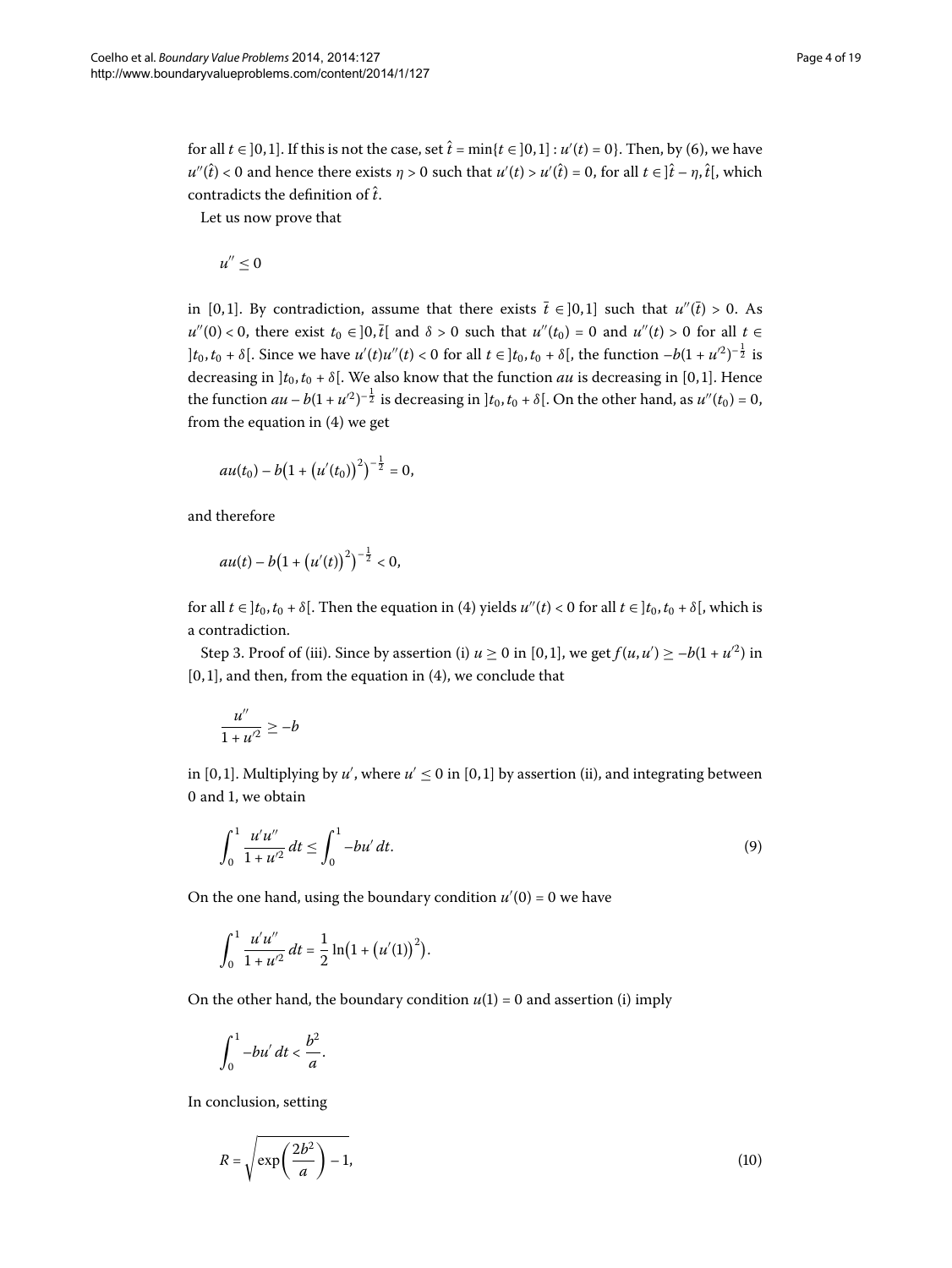we get  $u'(1)$  > –*R*. Since  $u'$  is non-increasing, we conclude

$$
u'(t) > -R,
$$

<span id="page-4-2"></span>for all  $t \in [0, 1]$ .

<span id="page-4-1"></span> $\epsilon$ 

We are now in position to prove the existence of a unique solution of problem [\(](#page-0-2)1), which is linearly stable.

**Theorem 2.2** Let  $a > 0$  and  $b > 0$  be given. Then there exists a unique solution u of [\(](#page-0-2)1) and *it satisfies the conditions* (i), (ii), *and* (iii). *Further*, *u is linearly stable as an equilibrium of the parabolic problem*

$$
\begin{cases} \partial_{\tau}u - \partial_{tt}u + f(u, \partial_t u) = 0 & \text{in } ]0, 1[ \times ]0, +\infty[, \\ \partial_t u(0, \tau) = u(1, \tau) = 0 & \text{in } ]0, +\infty[. \end{cases}
$$
(11)

*Proof* The proof is divided into three steps.

Step 1. Existence. Let us prove that there exists at least one solution of  $(1)$  $(1)$ , or equiv-alenty of [\(](#page-1-0)4). Let  $\mathfrak{K}: C^0([0,1]) \to C^1([0,1])$  be the operator which associates with any  $h \in C^0([0, 1])$  the unique solution *w* of

$$
\begin{cases} w'' = h & \text{in } [0,1], \\ w'(0) = w(1) = 0. \end{cases}
$$

Clearly,  $\hat{\mathfrak{K}}$  is completely continuous. Moreover, let  $\mathfrak{F}: C^1([0,1]) \to C^0([0,1])$  be the Nemitski operator associated with *f* , *i.e.*,  $\mathfrak{F}(w) = f(w, w')$  for any  $w \in C^1([0, 1])$ . The operator  $\mathfrak F$  is continuous and maps bounded sets into bounded sets. Introduce the open bounded subset of  $C^1([0, 1])$ 

$$
Q = \left\{ u \in C^{1}([0,1]) : ||u||_{\infty} < \frac{b}{a}, ||u'||_{\infty} < R \right\}.
$$
 (12)

Finally, define a completely continuous operator  $\mathfrak{T} : \bar{Q} \to C^1([0,1])$  by  $\mathfrak{T} = \mathfrak{K} \circ \mathfrak{F}$ . The fixed points of  $\mathfrak T$  are precisely the solutions of (4).

An inspection of the assertions of Lemma 2[.](#page-2-1)1 shows that, if  $u \in \overline{Q}$  satisfies, for some  $\lambda \in [0, 1],$ 

 $u = \lambda \mathfrak{T}(u),$ 

*i.e.*,

<span id="page-4-0"></span>
$$
\begin{cases}\nu'' = \lambda a u (1 + u'^2)^{3/2} - \lambda b (1 + u'^2) & \text{in } [0, 1], \\
u'(0) = u(1) = 0,\n\end{cases}
$$

then  $u \in \mathcal{Q}$ . The invariance property of the degree under homotopy implies that

$$
\deg(\mathfrak{I} - \mathfrak{T}, \mathcal{Q}, 0) = \deg(\mathfrak{I}, \mathcal{Q}, 0) = 1,\tag{13}
$$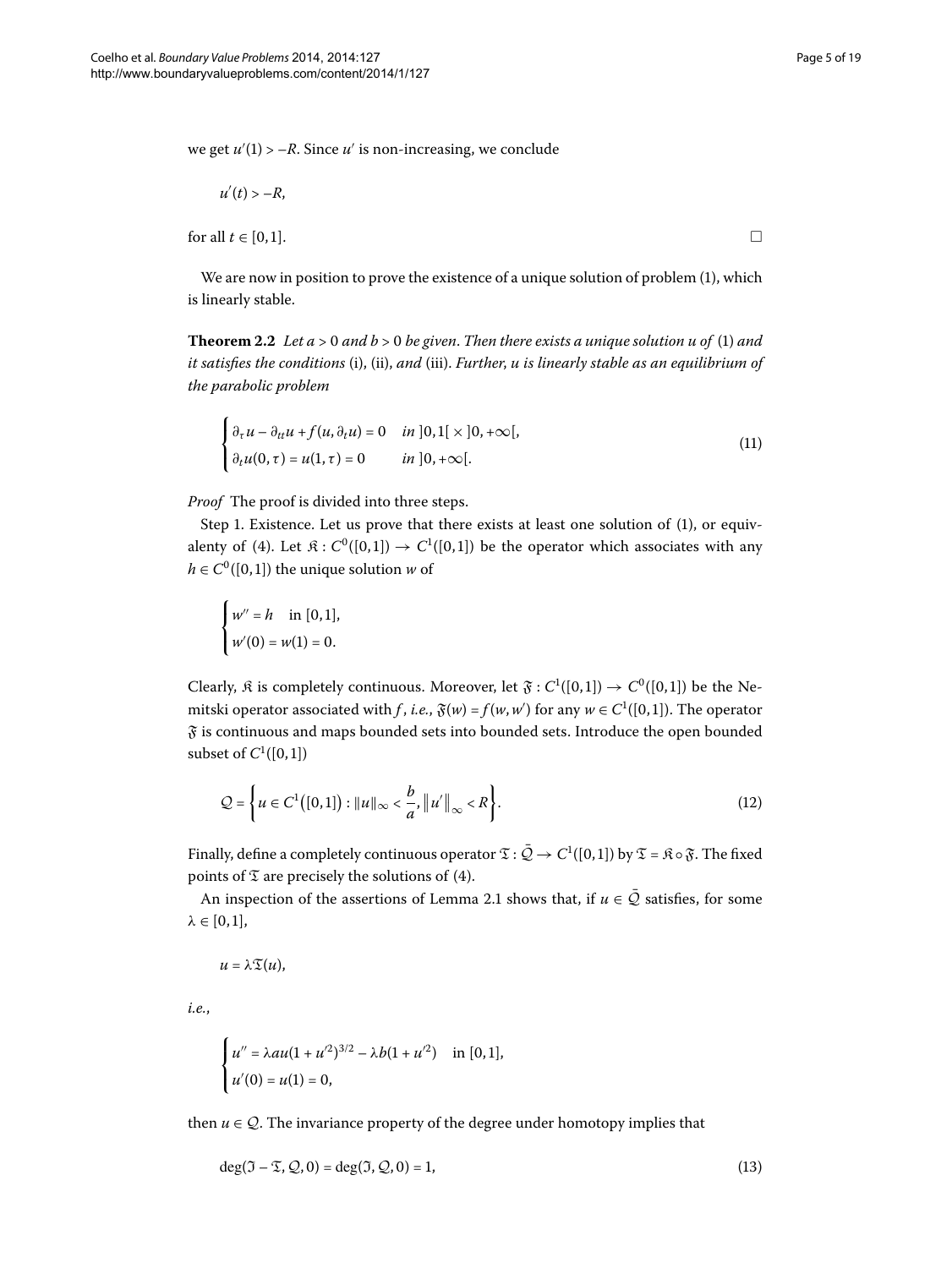where J stands for the identity operator. Therefore there exists a fixed point  $u \in \mathcal{Q}$  of  $\mathcal{I}$ , which is a solution of  $(4)$ .

By Lemma 2.1,  $u$  satisfies the conditions (i), (ii), and (iii).

Step 2. Uniqueness. Set  $\Phi = \mathfrak{I} - \mathfrak{T}$ . As the function  $f : \mathbb{R}^2 \to \mathbb{R}$  is of class  $C^1$ , the operators  $\mathfrak{F}: C^1([0,1]) \to C^0([0,1])$  and, hence,  $\Phi: C^1([0,1]) \to C^1([0,1])$  are of class  $C^1$ , with Fréchet differentials

$$
\mathfrak{F}'(u)w = \frac{\partial f}{\partial s}(u, u')w + \frac{\partial f}{\partial \xi}(u, u')w' \quad \text{and} \quad \Phi'(u)w = (\mathfrak{I} - \mathfrak{K} \circ \mathfrak{F}'(u))w,
$$

for any given  $u \in C^1([0, 1])$  and all  $w \in C^1([0, 1]).$ 

Observe that, for any  $u \in C^1([0,1])$ ,  $\Phi'(u)$  is invertible. Indeed, let us fix  $u \in C^1([0,1])$ and assume that  $\Phi'(u)w = 0$  for some  $w \in C^1([0, 1])$ . This means that *w* is the solution of

<span id="page-5-0"></span>
$$
\begin{cases} w'' = \frac{\partial f}{\partial \xi}(u, u')w' + \frac{\partial f}{\partial s}(u, u')w & \text{in } [0, 1],\\ w'(0) = w(1) = 0. \end{cases}
$$
(14)

Since

<span id="page-5-1"></span>
$$
\frac{\partial f}{\partial s}(s,\xi) = a\left(1+\xi^2\right)^{3/2} > 0,\tag{15}
$$

for all  $(s, \xi) \in \mathbb{R}^2$ , the maximum principle [\[](#page-18-5)5, Appendix, Theorem 5.2] implies that  $w = 0$ . Hence the local inversion theorem applies to  $\Phi$  at every point  $u \in C^1([0,1])$  and thus any fixed point of  $\mathfrak T$  is isolated. The compactness in  $C^1([0,1])$  of the set  $\mathcal S$  of all fixed points of  $\mathfrak T$  then implies that S is finite, *i.e.*,  $\mathcal S = \{u_1, \ldots, u_N\}$  for some positive integer N.

Denote by  $B(u,r)$  the open ball in  $C^1([0,1])$  centered at  $u$  and having radius  $r$ . Pick  $r > 0$  so small that  $B(u_k, r) \subseteq Q$  for all  $k \in \{1, ..., N\}$ , and  $B(u_i, r) \cap B(u_j, r) = \emptyset$  for all  $i, j \in \{1, ..., N\}$ , with  $i \neq j$ . The excision and the additivity properties of the degree yield

$$
\deg(\Phi, Q, 0) = \sum_{k=1}^{N} \deg(\Phi, B(u_k, r), 0) = \sum_{k=1}^{N} i(\Phi, u_k),
$$
\n(16)

where, for each  $k \in \{1, ..., N\}$ ,

$$
i(\Phi, u_k) = \deg(\Phi, B(u_k, r), 0)
$$

denotes the fixed point index of  $u_k$ . Using again (15[\)](#page-5-0), we see as above that, for any given  $u \in C^1([0, 1])$  and all  $\mu > 0$ , the problem

<span id="page-5-2"></span>
$$
\begin{cases} \mu w'' = \frac{\partial f}{\partial \xi}(u, u')w' + \frac{\partial f}{\partial s}(u, u')w & \text{in } [0, 1], \\ w'(0) = w(1) = 0 \end{cases}
$$

has no non-trivial solution *w*. Accordingly, for any given  $u \in C^1([0,1])$ , the operator  $\mathfrak{T}'(u)$ does not have any eigenvalue  $\mu > 0$ . Therefore, we infer from [\[](#page-18-11)12, Theorem 3.20] that

$$
i(\Phi, u_k) = 1,\tag{17}
$$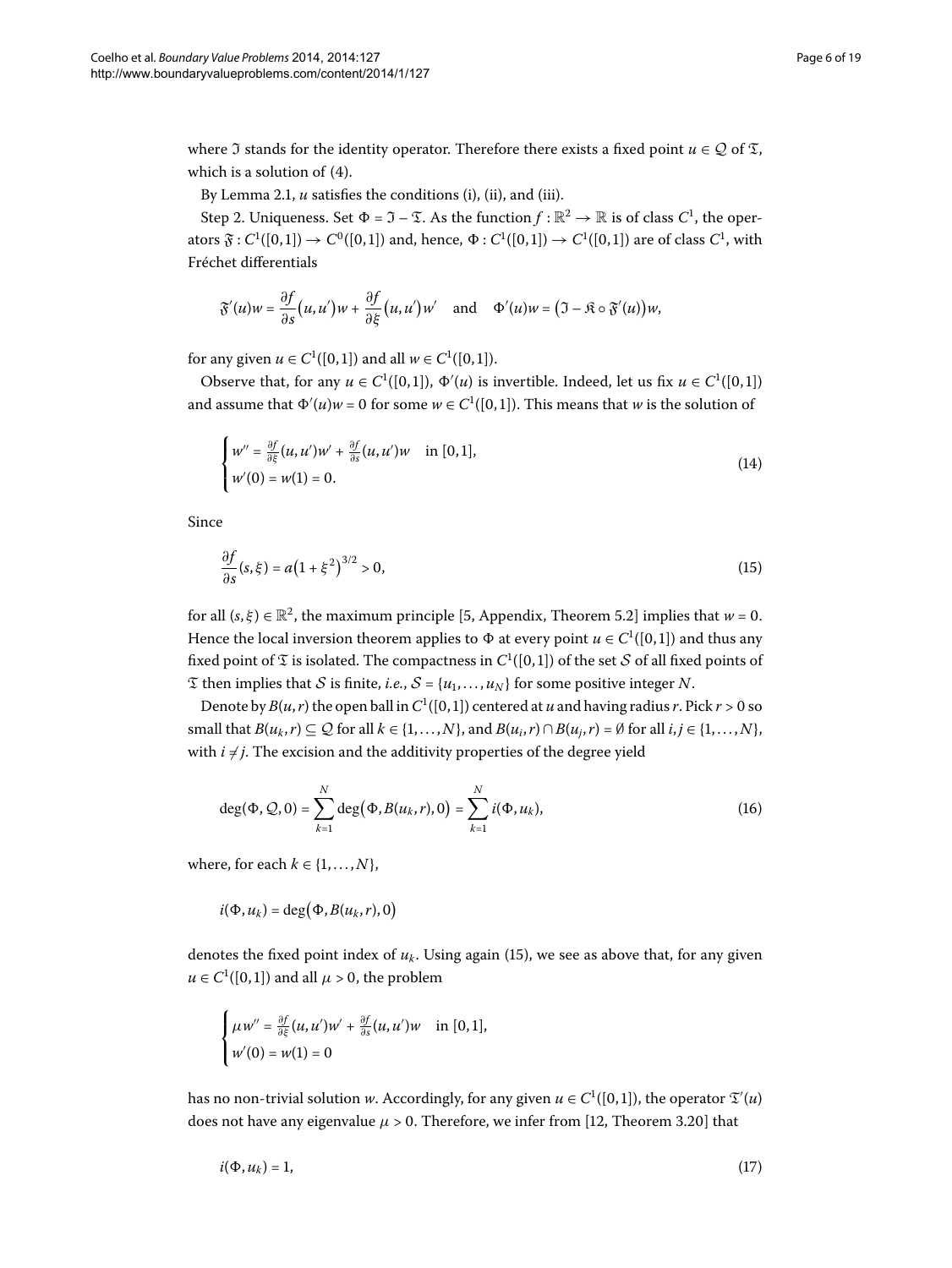for all  $k \in \{1, \ldots, N\}$ . Finally, by (13[\)](#page-4-0), [\(](#page-5-2)16), and (17) we conclude that  $N = 1$ , *i.e.*, there is a unique solution  $u$  of problem  $(4)$ .

Step 3. Linear stability. The solution  $u$  of (4[\)](#page-1-0) is an equilibrium of the parabolic problem (11[\)](#page-4-1), in particular, it is a 1-periodic solution of  $(11)$ . In order to show that  $u$  is linearly stable, and hence locally exponentially asymptotically stable, it is enough, after a standard cut-off argument, to show that the eigenvalue problem

<span id="page-6-0"></span>
$$
\begin{cases} \partial_{\tau} w - \partial_{tt} w + \frac{\partial f}{\partial \xi} (u, \partial_t u) \partial_t w + \frac{\partial f}{\partial s} (u, \partial_t u) w = \mu w & \text{in } ]0, 1[ \times \mathbb{R}, \\ \partial_t w(0, \tau) = w(1, \tau) = 0 & \text{in } \mathbb{R}, \\ w(t, \tau) = w(t, \tau + 1) & \text{in } ]0, 1[ \times \mathbb{R} \end{cases}
$$
(18)

does not have any eigenvalue  $\mu \leq 0$  (see[,](#page-18-12) *e.g.*, [13, Chapter III.23]), or [14, Chapter V.22]). Indeed, if *w* is a solution of [\(](#page-5-0)18) for some  $\mu \leq 0$ , then using again condition (15), together with the interior form of the parabolic maximum principle and the Hopf boundary point lemma (see[,](#page-18-13) *e.g.*, [14, Chapter III.13]), we conclude that  $w = 0$ .

## **Monotone approximation and order stability**

In this section we discuss approximation and stability of the solution of  $(1)$ , or equivalently of (4). To this end, we define a linear iterative scheme that allows one to construct an increasing sequence of strict lower solutions and a decreasing sequence of strict upper solutions of [\(](#page-1-0)4[\)](#page-0-2) which converge in  $C^2([0,1])$  to the unique solution *u* of (4), that is, of (1). Then, according to  $[11, 13]$  $[11, 13]$  $[11, 13]$ , we see that  $u$  is strictly order stable from above and from below and hence it is (Lyapunov) asymptotically stable as an equilibrium of the parabolic problem (11). In addition, the converging sequences of lower and upper solutions provide explicitly computable estimates of the basin of attractivity of the solution.

*Lower and upper solutions* Let us consider the problem

<span id="page-6-1"></span>
$$
\begin{cases}\n u'' = g(t, u, u') & \text{in } [0, 1], \\
 u'(0) = u(1) = 0,\n\end{cases}
$$
\n(19)

where  $g : [0,1] \times \mathbb{R} \times \mathbb{R} \to \mathbb{R}$  is locally Lipschitz continuous. A lower solution of [\(](#page-6-1)19) is a function  $\alpha \in C^2([0,1])$  which satisfies

$$
\begin{cases}\n\alpha'' \ge g(t, \alpha, \alpha') & \text{in } [0,1], \\
\alpha'(0) \ge 0 \ge \alpha(1).\n\end{cases}
$$

Similarly an upper solution of [\(](#page-6-1)19) is a function  $β ∈ C<sup>2</sup>([0, 1])$  which satisfies

$$
\begin{cases}\n\beta'' \leq g(t, \beta, \beta') & \text{in } [0,1], \\
\beta'(0) \leq 0 \leq \beta(1).\n\end{cases}
$$

**Remark 2.1** The Lipschitz character of  $g$  implies (see [5, Chapter 3, Proposition 1.7, Proposition 2.7[\)](#page-6-1) that a lower solution  $\alpha$  of (19), which is not a solution, is a strict lower solution, that is, any solution *u* of [\(](#page-6-1)19), such that  $u \ge \alpha$ , satisfies  $u \gg \alpha$  in [0,1]. Similarly,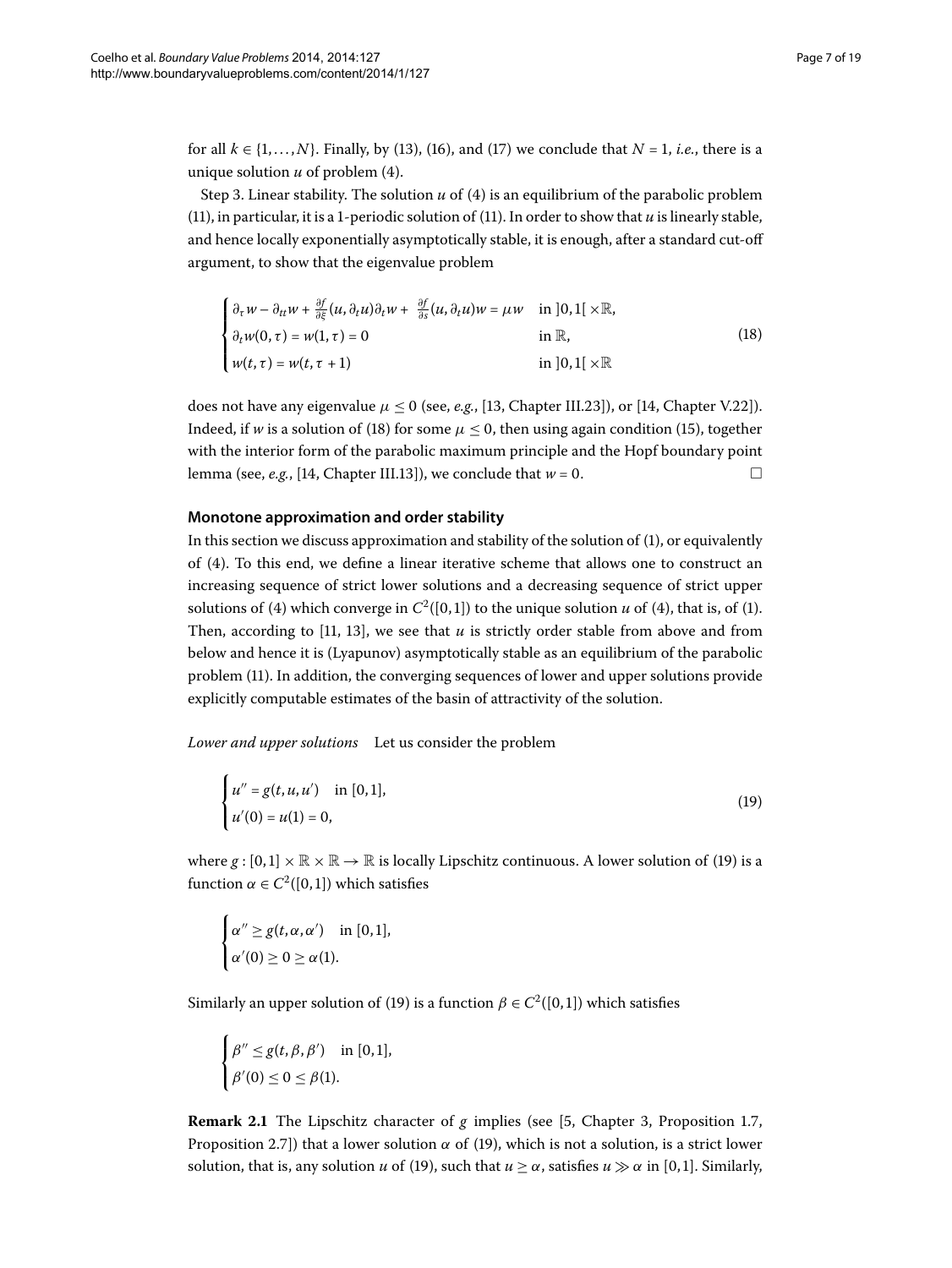an upper solution  $\beta$  of [\(](#page-6-1)19), which is not a solution, is a strict upper solution, that is, any solution *u* of [\(](#page-6-1)19), such that  $u \leq \beta$ , satisfies  $u \ll \beta$  in [0,1].

**Remark 2.2** Any constant  $\alpha \le 0$  is a strict lower solution of (4) and any constant  $\beta \ge \frac{b}{a}$ is a strict upper solution of (4). In particular, one can choose  $\alpha = 0$  and  $\beta = \frac{b}{a}$ . We wish to point out that, with this choice of lower and upper solutions, the existence of at least one solution *u* of problem (4) between  $\alpha$  and  $\beta$  can be alternatively achieved by applying [5[,](#page-18-5) Chapter 2, Theorem 3.1]; the relevant observations being here the facts that  $u'(0) = 0$ ,  $u'(1) \leq 0$  and *f* satisfies the one-sided Nagumo condition

<span id="page-7-0"></span>
$$
f(s,\xi) \ge -b(1+\xi^2),
$$
\n(20)

for all  $(s, \xi) \in \mathbb{R}^2$  such that  $0 \le s \le \frac{b}{a}$ . We point out that one-sided Nagumo conditions were introduced for the first time by Kiguradze in [\[](#page-18-14)15].

Let us consider the following modified problem:

$$
\begin{cases}\n u'' = \hat{f}(u, u') & \text{in } [0, 1], \\
 u'(0) = u(1) = 0.\n\end{cases}
$$
\n(21)

Here  $\hat{f}$ :  $\mathbb{R}^2 \to \mathbb{R}$  is defined as follows. We first introduce an auxiliary function  $\tilde{f}$  by setting, for all  $(s, \xi) \in \mathbb{R}^2$ ,

$$
\tilde{f}(s,\xi) = \begin{cases} f(s,\xi) & \text{if } |\xi| \le R, \\ (as - \frac{b}{\sqrt{1+\xi^2}})(1+R^2)^{3/2} & \text{if } |\xi| > R, \end{cases}
$$

where *R* is defined in (10). Then we set, for all  $(s, \xi) \in \mathbb{R}^2$ ,

$$
\hat{f}(s,\xi) = \begin{cases}\n\tilde{f}(0,\xi) & \text{if } s < 0, \\
\tilde{f}(s,\xi) & \text{if } 0 \le s < \frac{b}{a}, \\
\tilde{f}(\frac{b}{a},\xi) & \text{if } \frac{b}{a} \le s.\n\end{cases} \tag{22}
$$

The function  $\hat{f}$  is locally Lipschitz continuous and satisfies the following conditions:

(h<sub>1</sub>) *there exists*  $\hat{a} > 0$  *such that* 

$$
0 \leq \hat{f}(s_2, \xi) - \hat{f}(s_1, \xi) \leq \hat{a}(s_2 - s_1)
$$

*holds for all*  $(s_1, \xi), (s_2, \xi) \in \mathbb{R}^2$ , with  $s_1 \leq s_2$ ;  $(h<sub>2</sub>)$  *there exists*  $N > 0$  *such that* 

$$
\left|\hat{f}(s,\xi_2) - \hat{f}(s,\xi_1)\right| \le N|\xi_2 - \xi_1|
$$

*holds for all*  $(s, \xi_1), (s, \xi_2) \in \mathbb{R}^2$ .

We can choose  $\hat{a} = a(1 + R^2)^{3/2}$  in (h<sub>1</sub>) and  $N = \max\{b\sqrt{1 + R^2}, bR(2 + 3\sqrt{1 + R^2})\}$  in (h<sub>2</sub>).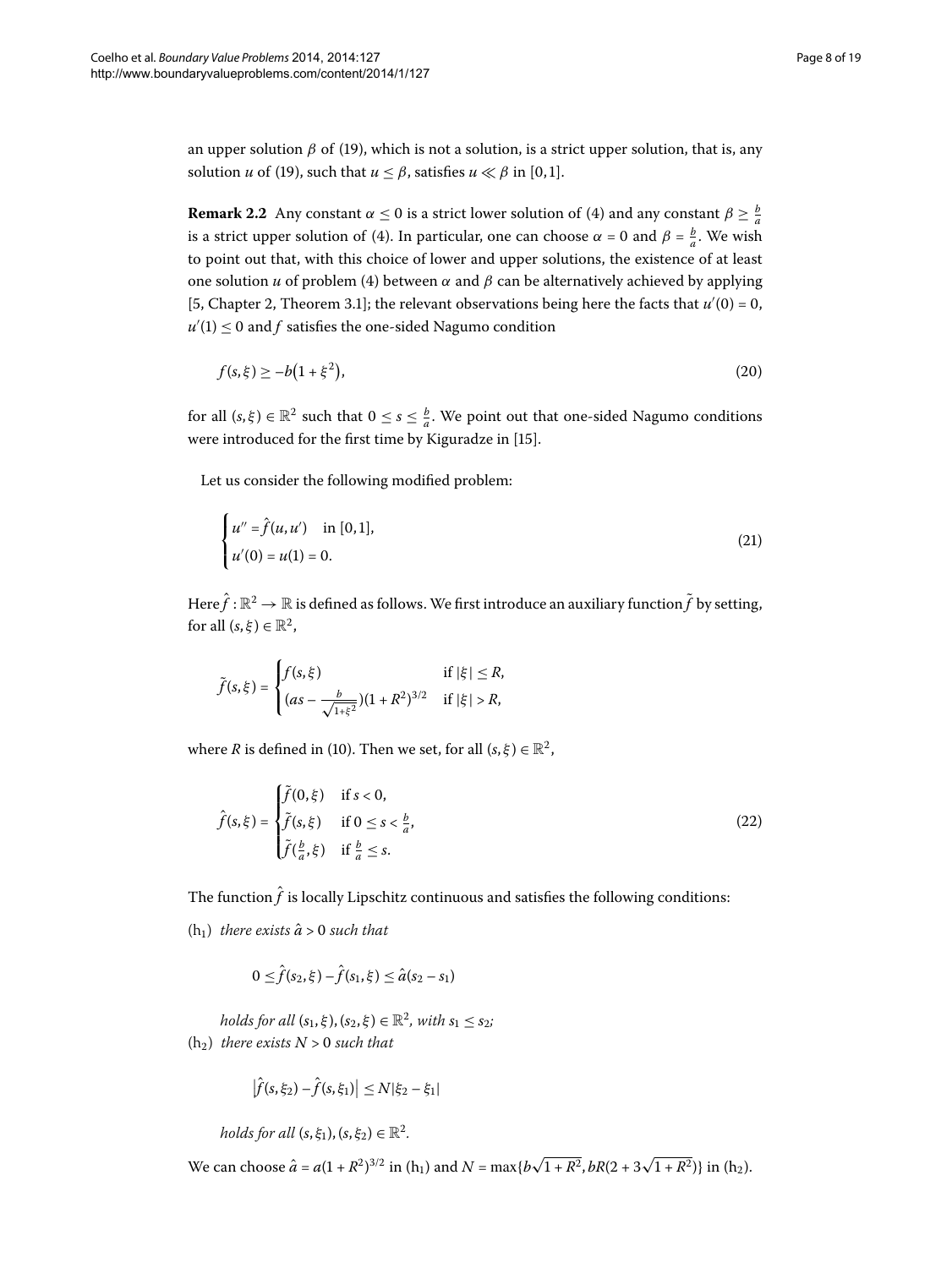<span id="page-8-4"></span>**Remark 2.3** Any constant  $\alpha \le 0$  and any constant  $\beta \ge \frac{b}{a}$  are, respectively, a strict lower and a strict upper solution of  $(21)$  too.

**Lemma 2.3** A function  $u \in C^2([0,1])$  $u \in C^2([0,1])$  *is a solution of* (21) *if and only if it is a solution of* (1).

*Proof* Let *u* be a solution of [\(](#page-7-0)21). In order to prove that *u* is also a solution of (1), or equiv-alently of [\(](#page-1-0)4), it is sufficient to show that *u* satisfies  $0 \le u \le \frac{b}{a}$  and  $-R \le u' \le 0$  in [0,1].

The function  $\hat{f}$  satisfies the following conditions:

$$
\hat{f}(s,\xi) < 0
$$
, for all  $s \le 0$  and all  $\xi \in \mathbb{R}$ ,

and

<span id="page-8-0"></span>
$$
\hat{f}(s,\xi) \ge 0
$$
, for all  $s \ge \frac{b}{a}$  and all  $\xi \in \mathbb{R}$ .

It can be verified, proceeding as in the proof of Lemma 2[.](#page-2-1)1 and using the maximum principle, that  $0 \le u \le \frac{b}{a}$  and hence  $0 \ll u \ll \frac{b}{a}$  in [0,1].

Next we prove that  $-R \le u' \le 0$  in [0,1][.](#page-2-1) The proof of assertion (ii) in Lemma 2.1 can be repeated verbatim in order to show that  $u'(t) < 0$  for all  $t \in ]0,1]$  and  $u'' \le 0$  in [0,1]. Assume now that there exists  $t_0 \in ]0,1]$  such that  $u'(t_0) = -R$ . In particular, we have  $-R \leq$  $u' \le 0$  in  $[0, t_0]$  and  $u' \le -R$  in  $[t_0, 1]$ . By definition of  $f$ ,  $u$  satisfies

<span id="page-8-1"></span>
$$
u'' = \left(au - \frac{b}{\sqrt{1 + u'^2}}\right) \left(1 + u'^2\right)^{3/2} \tag{23}
$$

in  $[0, t_0]$  and

<span id="page-8-3"></span>
$$
u'' = \left(au - \frac{b}{\sqrt{1 + u'^2}}\right) \left(1 + R^2\right)^{3/2} \tag{24}
$$

in  $[t_0, 1]$ . As  $u \ge 0$  and  $u' \le 0$  in  $[0, 1]$ , we easily get from (23)

$$
\int_0^{t_0} \frac{u'u''}{1+u'^2} dt \le \int_0^{t_0} -bu' dt.
$$
\n(25)

From [\(](#page-8-1)24), using again  $u \ge 0$  and  $u' \le 0$  in [0,1], we obtain

<span id="page-8-2"></span>
$$
u'' \ge -b \frac{(1+R^2)^{3/2}}{\sqrt{1+u'^2}},
$$

and hence

$$
u'u'' \frac{\sqrt{1+u'^2}}{(1+R^2)^{3/2}} \le -bu'
$$
\n(26)

in  $[t_0, 1]$ . Since

$$
\frac{1}{1+u'^2}=\frac{\sqrt{1+u'^2}}{(1+u'^2)^{3/2}}\leq \frac{\sqrt{1+u'^2}}{(1+R^2)^{3/2}}
$$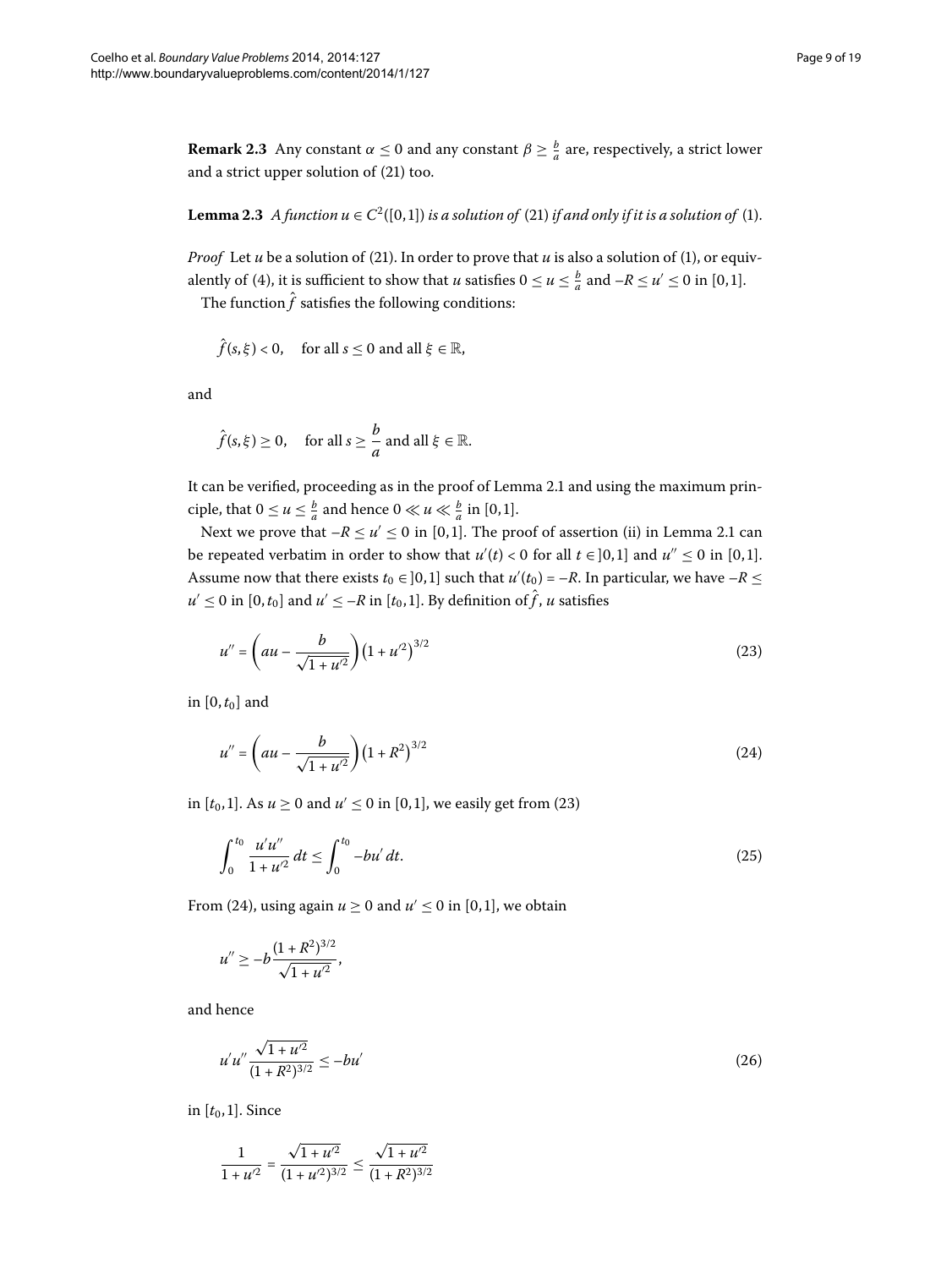in  $[t_0, 1]$  and  $u'u'' \ge 0$  in  $[0, 1]$ , we finally get from  $(26)$ 

<span id="page-9-0"></span>
$$
\int_{t_0}^1 \frac{u'u''}{1+u'^2} dt \le \int_{t_0}^1 -bu' dt.
$$
\n(27)

Combining  $(25)$  $(25)$  and  $(27)$  yields

$$
\int_0^1 \frac{u'u''}{1+u'^2} dt \le \int_0^1 -bu' dt,
$$

which is precisely  $(9)$  $(9)$  in Step 3 of the proof of Lemma 2.1. As there we conclude that  $u' \geq -R$  in [0,1]. Accordingly, *u* is a solution of (4).

Conversely, the definition of  $\hat{f}$  implies that any solution of (1[\)](#page-1-0), or equivalently of (4), is a solution of [\(](#page-7-0)21) as well.  $\Box$ 

Let us consider the following auxiliary linear problem:

<span id="page-9-2"></span><span id="page-9-1"></span>
$$
\begin{cases}\nw'' + \sqrt{L}w' - Lw = h & \text{in } [0,1], \\
w'(0) = 0, & \\
w(1) = m.\n\end{cases}
$$
\n(28)

<span id="page-9-4"></span>Here,  $h : [0, 1] \to \mathbb{R}$  is a continuous function and  $L > 0$  and  $m \in \mathbb{R}$  are given constants. No-tice that problem (28[\)](#page-9-1) has a unique solution  $w \in C^2([0, 1])$ . The following result is inspired from  $[9]$  $[9]$  and  $[10,$  Chapter 5].

**Lemma 2.4** There exists  $L_0 > 0$  such that for all  $L \ge L_0$ , for all  $h \in C^0([0,1])$ , with  $h \le 0$  in  $[0, 1]$ *, and for all m*  $\geq$  0*, the solution w of* (28[\)](#page-9-1) *satisfies* 

<span id="page-9-3"></span>
$$
(\hat{a} - L)w + (N \operatorname{sgn}(w') + \sqrt{L})w' \le 0 \quad \text{in } [0,1].
$$
\n(29)

*In addition, if*  $h < 0$  *in*  $[0,1]$  *or m*  $> 0$ *, then* 

$$
(\hat{a} - L)w(t) + (N \text{sgn}(w'(t)) + \sqrt{L})w'(t) < 0 \quad \text{for all } t \in [0, 1].
$$
 (30)

*Proof* Let us denote by  $w_1$  and  $w_2$  the respective solutions of

$$
\begin{cases}\nw_1'' + \sqrt{L}w_1' - Lw_1 = 0 & \text{in } [0,1], \\
w_1(0) = 1, & \\
w_1'(0) = 0 &\n\end{cases}
$$
\n(31)

and

$$
\begin{cases}\nw_2'' + \sqrt{L}w_2' - Lw_2 = 0 & \text{in } [0,1], \\
w_2(1) = 0, & \\
w_2'(1) = -1.\n\end{cases}
$$
\n(32)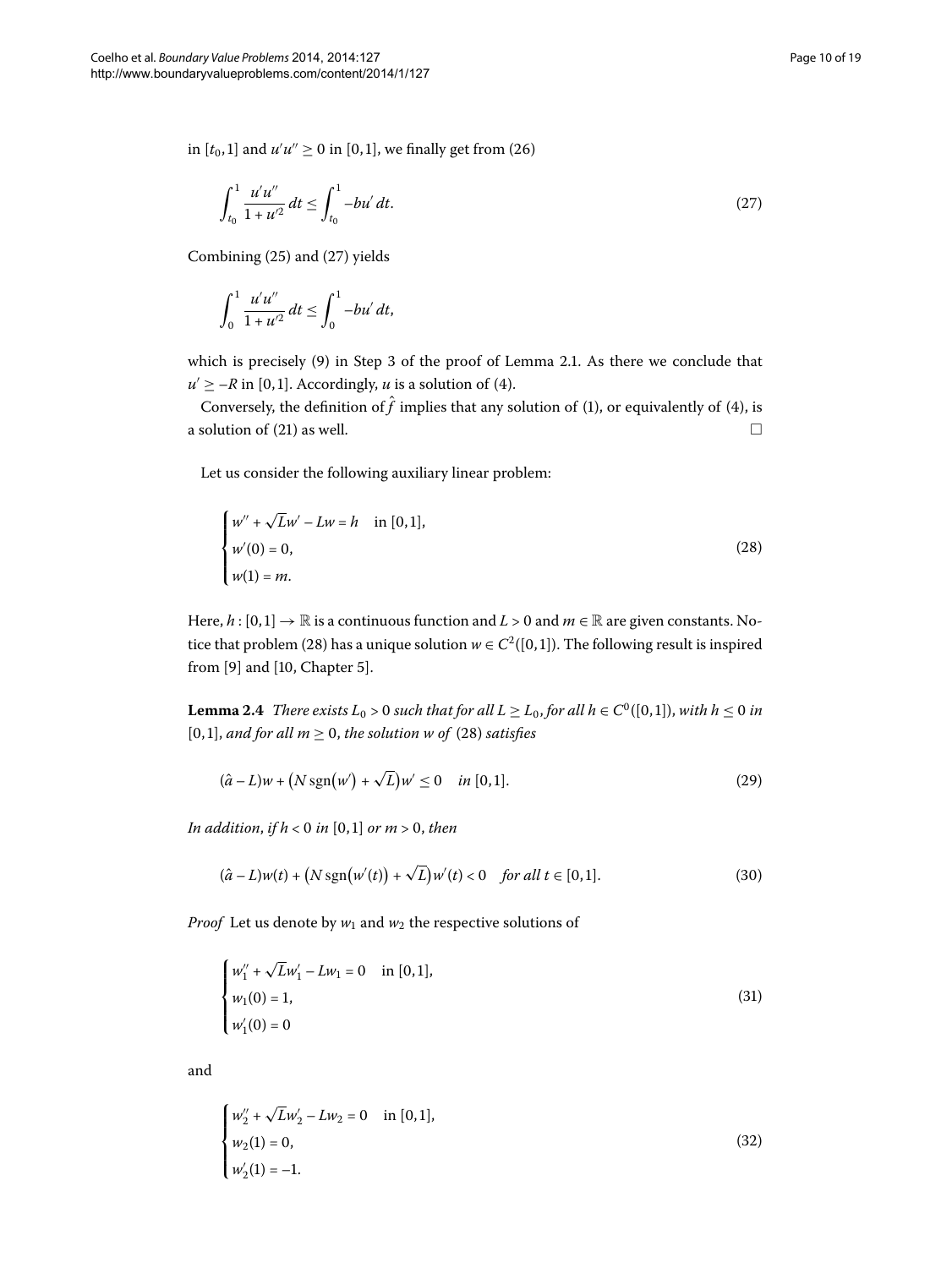$$
w_1'(t) > 0 \quad \text{for all } t \in ]0,1],
$$
 (33)

$$
w_1(t) > 0 \quad \text{for all } t \in [0, 1] \tag{34}
$$

and

$$
w_2'(t) < 0 \quad \text{for all } t \in [0, 1],\tag{35}
$$

$$
w_2(t) > 0 \quad \text{for all } t \in [0, 1]. \tag{36}
$$

A simple computation yields

$$
w_1(t) = A \exp(c_1 t \sqrt{L}) + B \exp(c_2 t \sqrt{L}),
$$
  

$$
w_2(t) = C \exp(c_1 t \sqrt{L}) + D \exp(c_2 t \sqrt{L}),
$$

where

<span id="page-10-0"></span>
$$
c_1 = \frac{\sqrt{5} - 1}{2}, \qquad c_2 = -\frac{\sqrt{5} + 1}{2},
$$
  
\n
$$
A = \frac{\sqrt{5} + 1}{2\sqrt{5}}, \qquad B = \frac{\sqrt{5} - 1}{2\sqrt{5}},
$$
  
\n
$$
C = -\frac{\exp(\frac{1 - \sqrt{5}}{2}\sqrt{L})}{\sqrt{5L}}, \qquad D = \frac{\exp(\frac{\sqrt{5} + 1}{2}\sqrt{L})}{\sqrt{5L}}.
$$

The conclusion then easily follows by direct calculations.

Step 2. There exists  $L_0 > 0$  such that, for any  $L \ge L_0$ , the following inequalities hold:

<span id="page-10-1"></span>
$$
W_1(t) = (\hat{a} - L)w_1(t) + (N + \sqrt{L})w_1'(t) < 0 \quad \text{for all } t \in [0, 1]
$$
\n(37)

and

$$
W_2(t) = (\hat{a} - L)w_2(t) + (-N + \sqrt{L})w_2'(t) < 0 \quad \text{for all } t \in [0, 1].
$$
 (38)

Let us first show that [\(](#page-10-0)37) holds. We have, for all  $t \in [0, 1]$ ,

<span id="page-10-2"></span>
$$
W_1(t) = (\hat{a} - L)w_1(t) + (N + \sqrt{L})w'_1(t)
$$
  
= ((\hat{a} - L) + c\_1(N + \sqrt{L})\sqrt{L})A exp(c\_1t\sqrt{L})  
+ ((\hat{a} - L) + c\_2(N + \sqrt{L})\sqrt{L})B exp(c\_2t\sqrt{L})  
= (-L(1 - c\_1) + c\_1N\sqrt{L} + \hat{a})A exp(c\_1t\sqrt{L})  
+ (-L(1 - c\_2) + c\_2N\sqrt{L} + \hat{a})B exp(c\_2t\sqrt{L}).

Since  $c_1$  < 1 and  $c_2$  < 0, we can conclude that, for any  $L > 0$  sufficiently large,  $W_1(t) < 0$  for all  $t \in [0, 1]$ . Namely, if we set

$$
L_0 = \frac{(c_1 N)^2 + 2\hat{a}(1 - c_1) + c_1 N \sqrt{(c_1 N)^2 + 4\hat{a}(1 - c_1)}}{2(1 - c_1)^2}
$$
(39)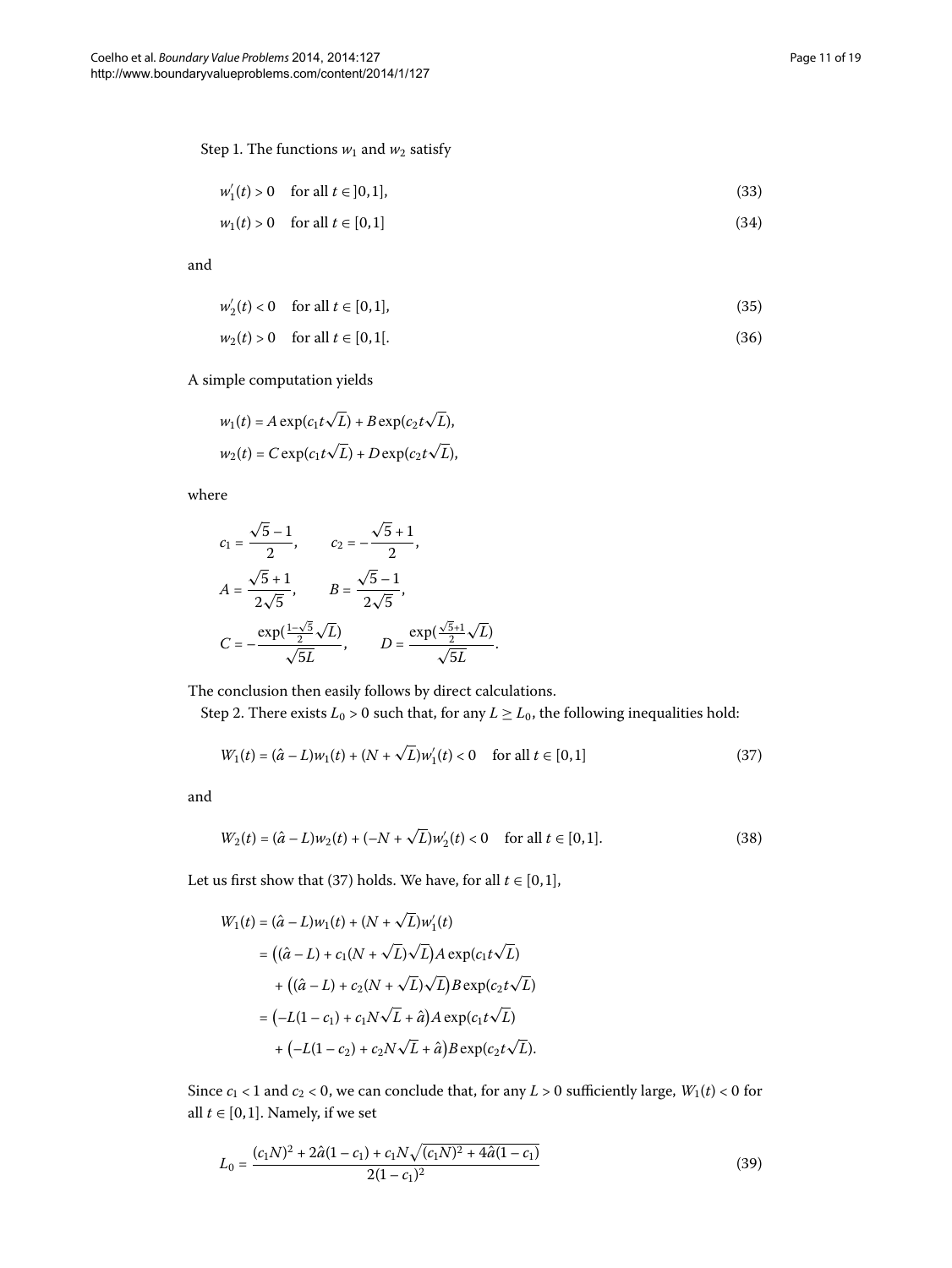$$
-L(1-c_1)+c_1N\sqrt{L}+\hat{a}\leq 0.
$$

Moreover, since  $L_0 > \hat{a}$ , the inequality

$$
-L(1-c_2)+c_2N\sqrt{L}+\hat{a}<0
$$

holds as well. This yields the validity of [\(](#page-10-0)37).

As for (38), by the sign properties of  $w_2$  and  $w'_2$ , we see that  $W_2(t) < 0$  for all  $t \in [0,1]$ provided that  $L > \max{\{\hat{a}, N^2\}}$ : this condition holds as  $L_0 > \max{\{\hat{a}, N^2\}}$ .

Fix now  $L \ge L_0$ ,  $h \in C^0([0,1])$ , with  $h \le 0$  in [0,1], and  $m \ge 0$ . Let w be the solution of problem [\(](#page-9-2)28). If  $h = 0$  in [0,1] and  $m = 0$ , then (29) trivially follows. Therefore suppose that  $h < 0$  in [0,1] or  $m > 0$ . We can express  $w$  as

$$
w(t) = w_2(t) \int_0^t \frac{w_1 h}{w_2' w_1 - w_2 w_1'} ds + w_1(t) \left[ \int_t^1 \frac{w_2 h}{w_2' w_1 - w_2 w_1'} ds + \frac{m}{w_1(1)} \right],
$$
 (40)

for all  $t \in [0, 1]$ . Inequality [\(](#page-9-2)29) now reads

$$
(\hat{a} - L)w(t) + (N \operatorname{sgn}(w'(t)) + \sqrt{L})w'(t)
$$
  
\n
$$
= ((\hat{a} - L)w_2(t) + (N \operatorname{sgn}(w'(t)) + \sqrt{L})w'_2(t)) \int_0^t \frac{w_1 h}{w'_2 w_1 - w_2 w'_1} ds
$$
  
\n
$$
+ \left[ \int_t^1 \frac{w_2 h}{w'_2 w_1 - w_2 w'_1} ds + \frac{m}{w_1(1)} \right] ((\hat{a} - L)w_1(t) + (N \operatorname{sgn}(w'(t)) + \sqrt{L})w'_1(t))
$$
  
\n
$$
\leq W_2(t) \int_0^t \frac{w_1 h}{w'_2 w_1 - w_2 w'_1} ds + W_1(t) \left[ \int_t^1 \frac{w_2 h}{w'_2 w_1 - w_2 w'_1} ds + \frac{m}{w_1(1)} \right],
$$

for  $t \in [0,1]$ . The sign properties of  $w_1$ ,  $w_2$ ,  $W_1$ ,  $W_2$  and the assumptions on *h* and *m* immediately yield (30).  $\Box$ 

We introduce now a linear monotone iterative scheme for approximating the solution of (1[\)](#page-0-2); namely, we define by recurrence two sequences  $(\alpha_n)_n$ , and  $(\beta_n)_n$  as follows:

• *let*  $\alpha_0$  *be any constant, with*  $\alpha_0 \leq 0$ *, and, for*  $n \in \mathbb{N}$ *, let*  $\alpha_{n+1}$  *be the solution of* 

<span id="page-11-1"></span><span id="page-11-0"></span>
$$
\begin{cases} \alpha''_{n+1} + \sqrt{L}\alpha'_{n+1} - L\alpha_{n+1} = \hat{f}(\alpha_n, \alpha'_n) + \sqrt{L}\alpha'_n - L\alpha_n & \text{in } [0,1],\\ \alpha'_{n+1}(0) = \alpha_{n+1}(1) = 0, \end{cases}
$$
(41)

<span id="page-11-2"></span>• *let*  $\beta_0$  *be any constant, with*  $\beta_0 \geq \frac{b}{a}$ *, and, for*  $n \in \mathbb{N}$ *, let*  $\beta_{n+1}$  *be the solution of* 

$$
\begin{cases}\n\beta''_{n+1} + \sqrt{L}\beta'_{n+1} - L\beta_{n+1} = \hat{f}(\beta_n, \beta'_n) + \sqrt{L}\beta'_n - L\beta_n & \text{in } [0,1], \\
\beta'_{n+1}(0) = \beta_{n+1}(1) = 0.\n\end{cases}
$$
\n(42)

**Theorem 2.5** Let a > 0 and b > 0 be given. Then there exists  $L_0$  > 0, given by [\(](#page-10-2)39), such that *for any*  $L \ge L_0$  *the sequences*  $(\alpha_n)_n$  $(\alpha_n)_n$  $(\alpha_n)_n$  *and*  $(\beta_n)_n$  *recursively defined in* (41) *and* (42), *respectively, converge in*  $C^2([0, 1])$  $C^2([0, 1])$  $C^2([0, 1])$  *to the unique solution u of* (21) *and hence of* (1). In addition, *for each n* <sup>∈</sup> <sup>N</sup> *the following conditions hold*: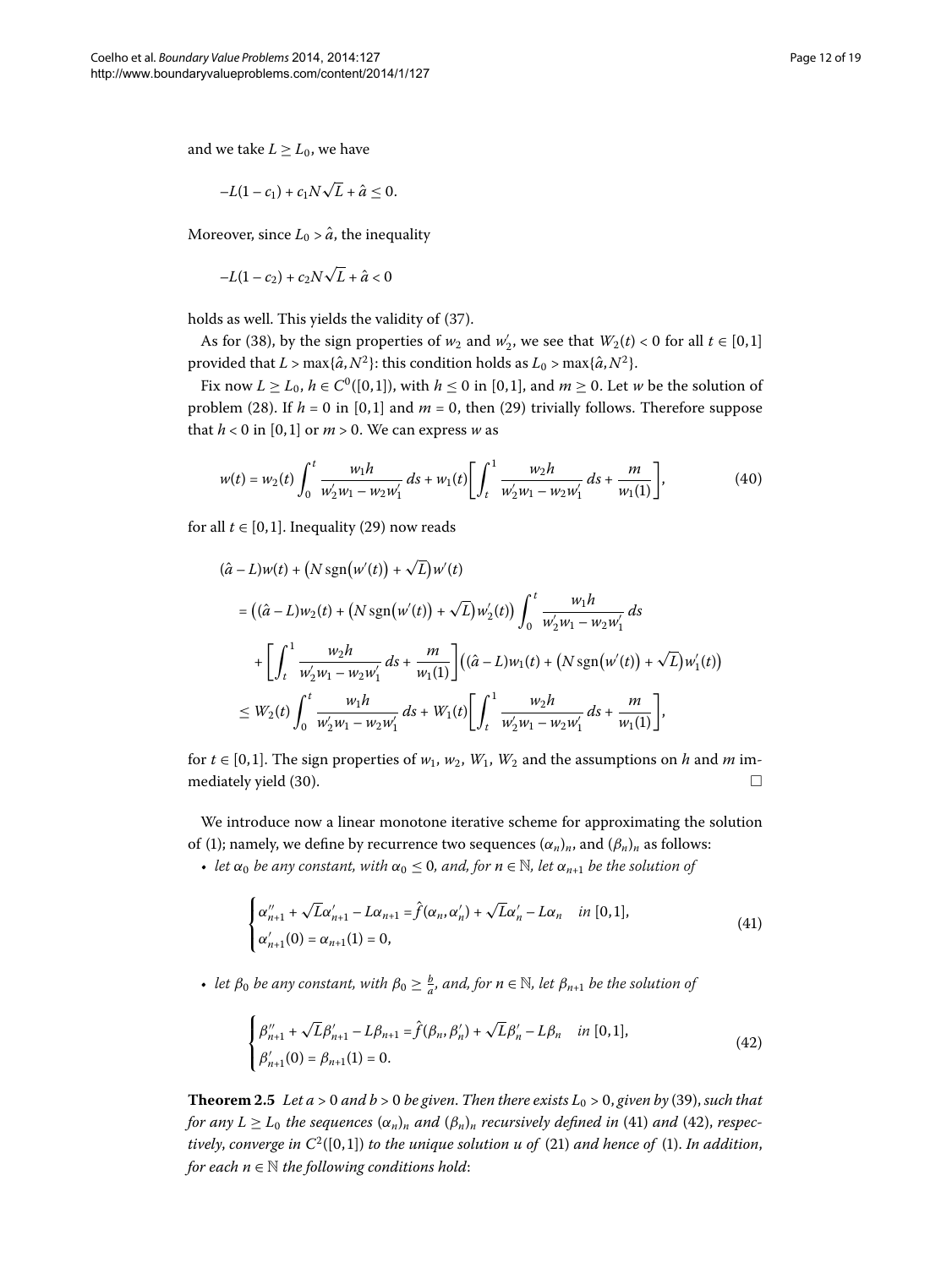•  $\alpha_n$  *is a strict lower solution and*  $\beta_n$  *is a strict upper solution of* [\(](#page-7-0)21), *and* 

•  $\alpha_n \ll \alpha_{n+1} \ll u \ll \beta_{n+1} \ll \beta_n$  in [0,1].

*Proof* Let us fix  $L \ge L_0$ , where  $L_0$  is given by [\(](#page-10-2)39).

Step 1. The sequence  $(\alpha_n)_n$  is such that, for each  $n \in \mathbb{N}$ ,  $\alpha_n \ll \alpha_{n+1}$  in [0,1] and  $\alpha_n$  is a strict lower solution of  $(21)$ .

The proof is done by induction. Define, for each  $n \in \mathbb{N}$ ,  $u_{n+1} = \alpha_{n+1} - \alpha_n$ . The function  $u_1$ satisfies

<span id="page-12-0"></span>
$$
\begin{cases}\nu_1'' + \sqrt{L}u_1' - Lu_1 = \hat{f}(\alpha_0, \alpha_0') - \alpha_0'' & \text{in } [0, 1], \\
u_1'(0) = 0, \\
u_1(1) \ge 0.\n\end{cases}
$$
\n(43)

Notice that  $f(\alpha_0, \alpha'_0) - \alpha''_0 < 0$  in [0,1]. Hence the maximum principle implies that  $u_1 \gg 0$ , that is,  $\alpha_0 \ll \alpha_1$ , in [0,1]. Now, let us show that  $\alpha_1$  is a strict lower solution of (21[\)](#page-7-0). Using the definition of  $\alpha_1$ , together with conditions (h<sub>1</sub>) and (h<sub>2</sub>), we get

<span id="page-12-2"></span><span id="page-12-1"></span>
$$
\hat{f}(\alpha_1, \alpha'_1) - \alpha''_1 = (\hat{f}(\alpha_1, \alpha'_1) - \hat{f}(\alpha_0, \alpha'_0)) + \sqrt{L}u'_1 - Lu_1
$$
  
\n
$$
\leq (N|u'_1| + \hat{a}u_1) + \sqrt{L}u'_1 - Lu_1
$$
  
\n
$$
= (\hat{a} - L)u_1 + (N \operatorname{sgn}(u'_1) + \sqrt{L})u'_1
$$
\n(44)

in [0, 1]. Since  $u_1$  is a solution of (43), which is of the form of (28), with  $h = f(\alpha_0, \alpha'_0) - \alpha''_0 < 0$ in [0,1] and  $m \ge 0$ , Lemma 2[.](#page-9-4)4 applies and yields

<span id="page-12-3"></span>
$$
(\hat{a} - L)u_1(t) + (N \operatorname{sgn}(u_1'(t)) + \sqrt{L})u_1'(t) < 0,\tag{45}
$$

for all  $t \in [0, 1]$ . From [\(](#page-12-1)44[\)](#page-12-2), (45) and from the boundary conditions  $\alpha'_1(0) = \alpha_1(1) = 0$ , we conclude that  $\alpha_1$  is a strict lower solution of (21).

Assume now that, for some integer  $n \geq 1$ ,  $\alpha_n$  is strict lower solution of (21[\)](#page-7-0) satisfying the boundary conditions. The function  $u_{n+1}$  satisfies

<span id="page-12-4"></span>
$$
\begin{cases}\nu_{n+1}'' + \sqrt{L}u_{n+1}' - Lu_{n+1} = \hat{f}(\alpha_n, \alpha_n') - \alpha_n'' & \text{in } [0,1],\\ \nu_{n+1}'(0) = u_{n+1}(1) = 0.\end{cases}
$$
\n(46)

As  $\alpha_n$  is strict and satisfies the boundary conditions, we have  $f(\alpha_n, \alpha'_n) - \alpha''_n < 0$  in [0,1]. Hence the maximum principle yields  $u_{n+1} \gg 0$ , *i.e.*,  $\alpha_n \ll \alpha_{n+1}$  in [0,1]. Finally,  $\alpha_{n+1}$  satisfies

<span id="page-12-5"></span>
$$
\hat{f}(\alpha_{n+1}, \alpha'_{n+1}) - \alpha''_{n+1} = (\hat{f}(\alpha_{n+1}, \alpha'_{n+1}) - \hat{f}(\alpha_n, \alpha'_n)) + \sqrt{L}u'_{n+1} - L u_{n+1}
$$
\n
$$
\leq (N|u'_{n+1}| + \hat{a}u_{n+1}) + \sqrt{L}u'_{n+1} - L u_{n+1}
$$
\n
$$
= (\hat{a} - L)u_{n+1} + (N \operatorname{sgn}(u'_{n+1}) + \sqrt{L})u'_{n+1}
$$
\n(47)

in [0,1]. Since  $u_{n+1}$  is the solution of problem [\(](#page-9-1)46), which is of the form of (28), with  $h = f(\alpha_n, \alpha'_n) - \alpha''_n < 0$  in [0,1] and  $m = 0$ , Lemma 2[.](#page-9-4)4 applies and yields

$$
(\hat{a} - L)u_{n+1}(t) + \left(N \operatorname{sgn}(u'_{n+1}(t)) + \sqrt{L}\right)u'_{n+1}(t) < 0,\tag{48}
$$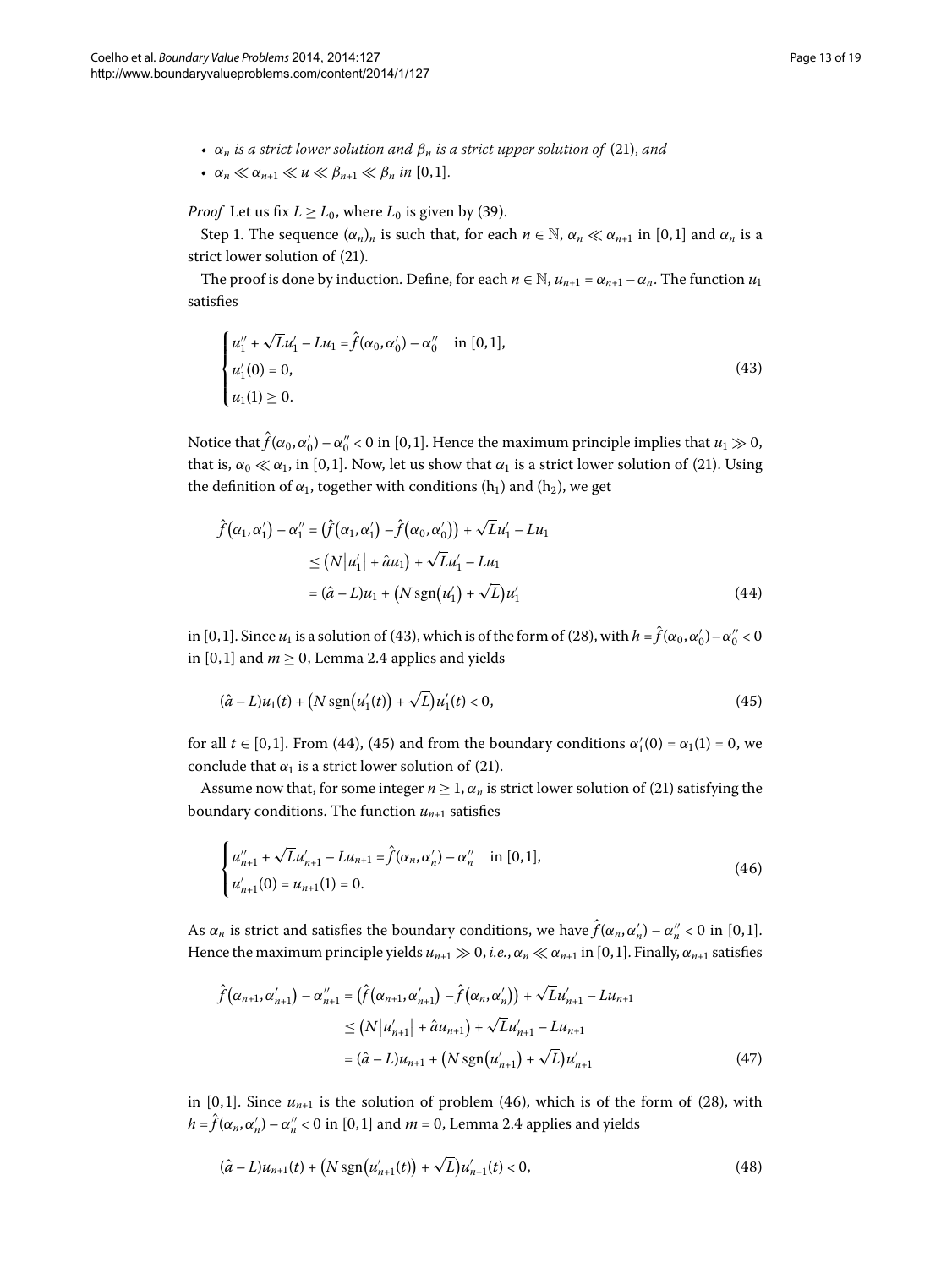for all  $t \in [0,1]$ . From [\(](#page-12-4)47), (48), and from the boundary conditions  $\alpha'_{n+1}(0) = \alpha_{n+1}(1) = 0$ , we conclude that  $\alpha_{n+1}$  is a strict lower solution of (21), such that  $f(\alpha_{n+1}, \alpha_{n+1}') - \alpha_{n+1}'' < 0$  in  $[0, 1].$ 

In a similar way, one can prove the following conclusion.

Step 2. The sequence  $(\beta_n)_n$  is such that, for each  $n \in \mathbb{N}$ ,  $\beta_{n+1} \ll \beta_n$  in [0,1] and  $\beta_n$  is a strict upper solution of [\(](#page-7-0)21).

Step 3. We have, for each  $n \in \mathbb{N}$ ,  $\alpha_n \ll \beta_n$  in [0,1]. For each  $n \in \mathbb{N}$ , let us set

<span id="page-13-0"></span>
$$
z_n = \beta_n - \alpha_n
$$
 and  $h_n = \hat{f}(\beta_n, \beta'_n) - \hat{f}(\alpha_n, \alpha'_n) + \sqrt{L}z'_n - Lz_n$ 

where, clearly,  $z_{n+1}$  and  $h_n$  satisfy

$$
\begin{cases} z''_{n+1} + \sqrt{L}z'_{n+1} - Lz_{n+1} = h_n & \text{in } [0,1],\\ z'_{n+1}(0) = z_{n+1}(1) = 0. \end{cases}
$$
(49)

By construction, we have  $z_0 \gg 0$  in [0,1] and

$$
h_0 = \hat{f}(\beta_0, \beta'_0) - \hat{f}(\alpha_0, \alpha'_0) + \sqrt{L}z'_0 - Lz_0 = b\left(1 - \frac{L}{a}\right).
$$

As  $L \ge L_0 > \hat{a} > a$ , we conclude that  $h_0(t) < 0$  for all  $t \in [0, 1]$ .

Take now any  $n \in \mathbb{N}$  and suppose that  $z_n \gg 0$  and  $h_n < 0$  in [0,1]. From (49) we infer, using the maximum principle, that  $z_{n+1} \gg 0$  in [0,1]. Let us prove that  $h_{n+1} < 0$  in [0,1]. We easily see that

$$
h_{n+1} \leq (\hat{a} - L)z_{n+1} + (N \operatorname{sgn}(z'_{n+1}) + \sqrt{L})z'_{n+1}
$$
\n(50)

in [0, 1]. As  $z_{n+1}$  is the solution of problem (49[\)](#page-9-1), which is of the form of (28), with  $h = h_n < 0$ in  $[0, 1]$  and  $m = 0$ , Lemma 2[.](#page-9-4)4 applies and yields

<span id="page-13-1"></span>
$$
(\hat{a}-L)z_{n+1}(t)+\big(N\, \text{sgn}\big(z_{n+1}^\prime(t)\big)+\sqrt{L}\big)z_{n+1}^\prime(t)<0
$$

and hence  $h_{n+1}(t) < 0$  for all  $t \in [0, 1]$ . The conclusion  $z_n \gg 0$ , *i.e.*,  $\alpha_n \ll \beta_n$ , in [0,1] for all  $n \in \mathbb{N}$ , then follows by induction.

Step 4. There exists *C* > 0 such that, for all  $n \in \mathbb{N}$ ,

$$
\|\alpha_n'\|_{\infty} \le C \quad \text{and} \quad \|\beta_n'\|_{\infty} \le C. \tag{51}
$$

We know that  $\alpha_1 \leq \alpha_n \leq \beta_n \leq \beta_1$  in [0,1] for all  $n \geq 1$ , with  $\alpha_1(1) = 0 = \beta_1(1)$ . Hence we get

$$
-\alpha'_1(1) \le -\alpha'_n(1) \le -\beta'_n(1) \le -\beta'_1(1),\tag{52}
$$

for all  $n \geq 1$ . Let us set  $B = |\beta'_1(1)|$ .

Suppose, by contradiction, that [\(](#page-13-1)51) does not hold, *i.e.*, for every  $C > B$  there exists  $j =$ *j*(*C*) ∈  $\mathbb N$  such that  $||\alpha'_j||_{\infty}$  > *C* or  $||\beta'_j||_{\infty}$  > *C*. Assume that the former eventuality occurs.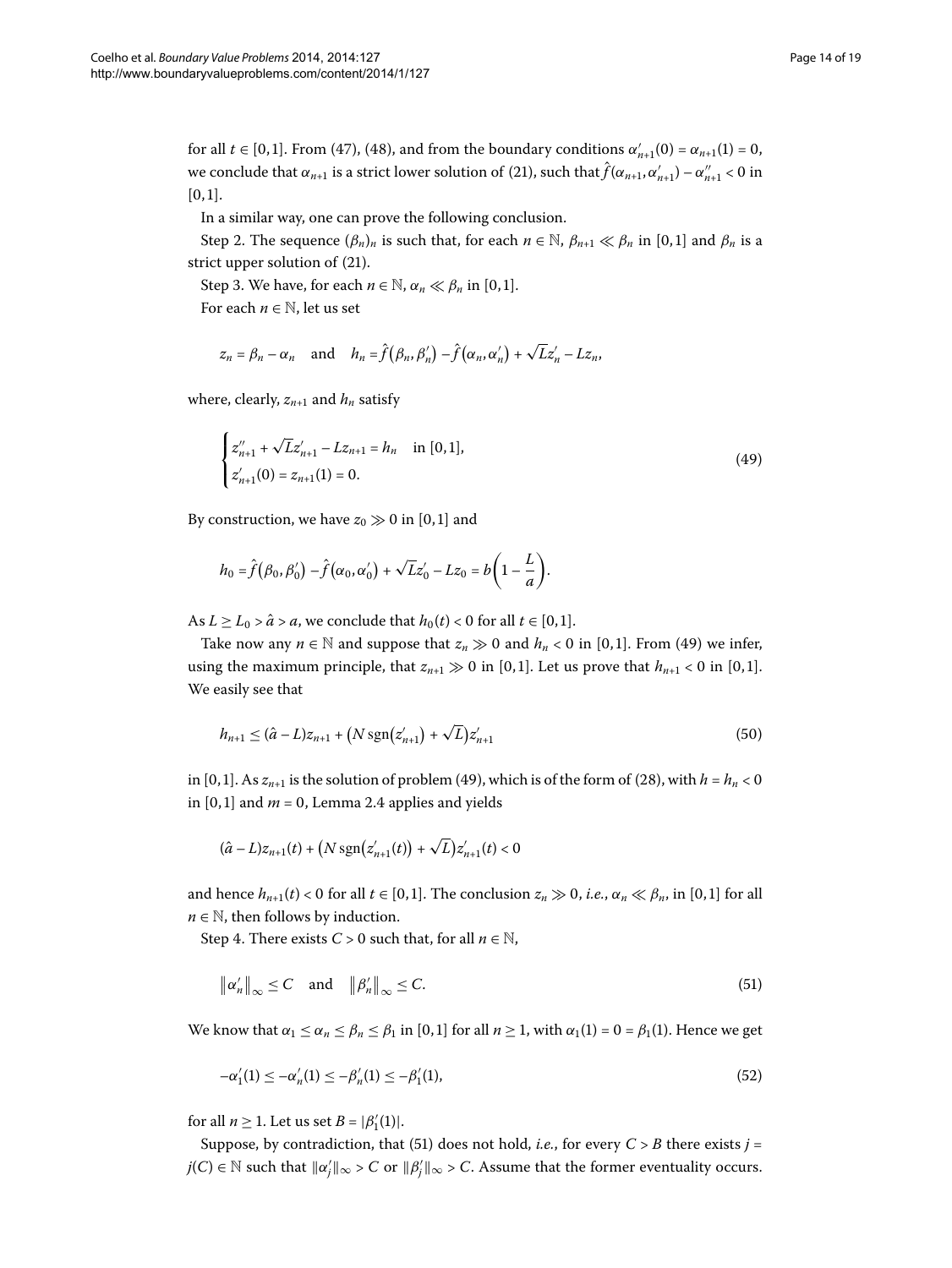By Step 1, using conditions  $(h_1)$  and  $(h_2)$ , we get

<span id="page-14-1"></span><span id="page-14-0"></span>
$$
\alpha_j'' \ge \hat{f}(\alpha_j, \alpha_j') \ge -N|\alpha_j'| - b \tag{53}
$$

in [0,1]. Suppose that  $\max_{[0,1]}\alpha'_j > C.$  Since  $\alpha'_j(0) = 0,$  there exists  $t_C \in ]0,1[$  such that  $\alpha'_j(t_C)$  = C. Let  $t_B \in$  ] $t_C, 1$ ] be such that  $\alpha'_j(t_B)$  =  $B$  and  $\alpha'_j(t) \in$  ] $B, C[$  for all  $t \in$  ] $t_C, t_B[$ . From  $(53)$  $(53)$  we infer

$$
1 \ge -\int_{t_C}^{t_B} \frac{\alpha_j''}{N|\alpha_j'| + b} dt = \int_B^C \frac{d\xi}{N\xi + b} = \frac{1}{N} \Big[ \ln(NC + b) - \ln(NB + b) \Big].
$$
 (54)

The right-hand side of (54[\)](#page-14-1) diverges as  $C \rightarrow +\infty$ , then a contradiction follows.

In a completely similar way, we achieve the conclusion if  $\min_{[0,1]} \alpha'_j < -C$ , or if  $\|\beta'_j\|_\infty$  >  $C$ . Step 5. The sequence  $(\alpha_n)_n$  $(\alpha_n)_n$  converges in  $C^2([0,1])$  to the solution *u* of (1).

It follows from the previous steps that the sequence  $(\alpha_n)_n$  is increasing and bounded in  $C^2([0,1])$ . Therefore there exists a function  $u:[0,1] \to \mathbb{R}$  which is the pointwise limit of  $(\alpha_n)_n$  in [0,1]; in particular,  $\alpha_n \ll u$  in [0,1] for all  $n \in \mathbb{N}$ . Moreover, by the Arzelà-Ascoli theorem, any subsequence  $(\alpha_{n_l})_l$  of  $(\alpha_n)_n$  admits a subsequence which is convergent in  $C^1([0,1])$  to *u*. Then the whole sequence  $(\alpha_n)_n$  converges in  $C^1([0,1])$  to *u*. From the equation in (41[\)](#page-11-0) we see that the convergence takes place in  $C^2([0, 1])$ . Hence *u* is a solution of problem  $(21)$  $(21)$  and, by Lemma 2[.](#page-4-2)3 and Theorem 2.2, it is in fact the unique solution of problem (1).

In a similar way, one can prove the following conclusion.

Step 6. The sequence  $(\beta_n)_n$  $(\beta_n)_n$  $(\beta_n)_n$  converges in  $C^2([0,1])$  to the solution *u* of (1).

Thus the proof is completed.  $\Box$ 

**Corollary 2.6** Let  $a > 0$  and  $b > 0$  be given. Then the unique solution u of [\(](#page-7-0)21) is (Lya*punov*) *globally asymptotically stable as an equilibrium of the parabolic problem*

<span id="page-14-3"></span><span id="page-14-2"></span>
$$
\begin{cases} \partial_{\tau} \nu - \partial_{tt} \nu + \hat{f}(\nu, \nu_t) = 0 & \text{in } ]0, 1[ \times \mathbb{R}, \\ \partial_t \nu(0, \tau) = \nu(1, \tau) = 0 & \text{in } \mathbb{R}. \end{cases}
$$
 (55)

*Proof* Let us note that any lower, respectively upper, solution of (21) is a lower, respectively upper, solution of the parabolic problem

$$
\begin{cases}\n\partial_{\tau} \nu - \partial_{tt} \nu + \hat{f}(\nu, \nu_t) = 0 & \text{in } ]0, 1[ \times \mathbb{R}, \\
\partial_t \nu(0, \tau) = \nu(1, \tau) = 0 & \text{in } \mathbb{R}, \\
\nu(t, \tau) = \nu(t, \tau + 1) & \text{in } ]0, 1[ \times \mathbb{R}.\n\end{cases}
$$
\n(56)

Arguing as in the proof of Theorem 2[.](#page-4-2)2 we see that  $u$  is the unique solution of (56[\)](#page-14-2). Then Theorem 2[.](#page-11-2)5 implies that  $u$  is strictly order stable from below and from above. Actually, since any constant  $\alpha_0 \le 0$  is a strict lower solution and any constant  $\beta_0 \ge \frac{b}{a}$  is a strict upper solution of  $(56)$ , the results in [11, Section 2.6] imply that *u* is (Lyapunov) globally asymptotically stable as a solution of (56[\)](#page-14-3) and hence as an equilibrium of (55).  $\Box$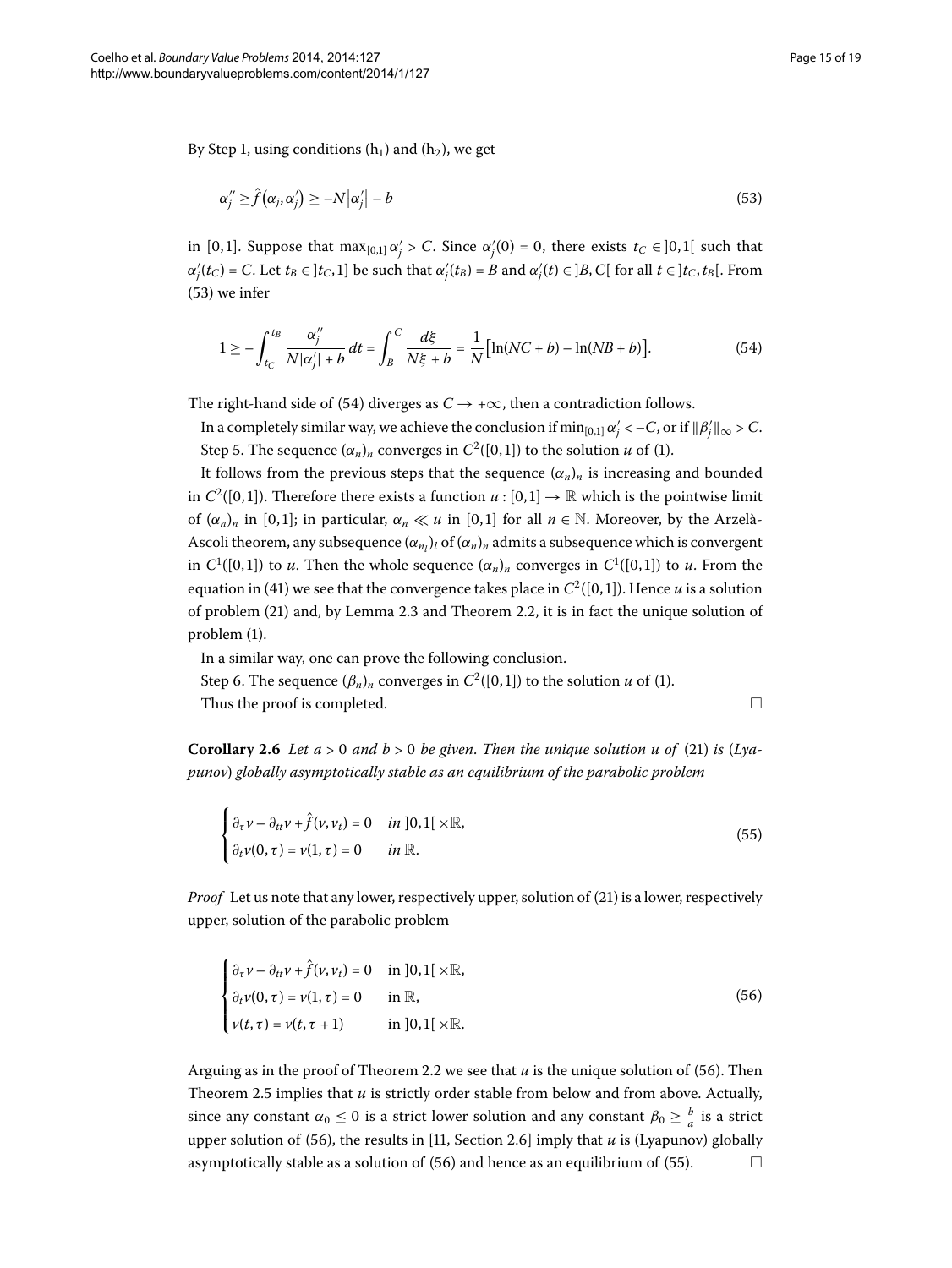|                   | $t=0$ | $t = 0.2$ | $t = 0.4$ | $t = 0.6$ | $t = 0.8$ | $t=1$ |
|-------------------|-------|-----------|-----------|-----------|-----------|-------|
| $\beta_{n_1}(t)$  | 0.436 | 0.421     | 0.373     | 0.290     | 0.167     | 0     |
| $\beta_{n_2}(t)$  | 0377  | 0.364     | 0.323     | 0253      | 0.146     | 0     |
| $\beta_{n_3}(t)$  | 0371  | 0.358     | 0.319     | 0.249     | 0144      | 0     |
| $\alpha_{n_3}(t)$ | 0.370 | 0.357     | 0.318     | 0.249     | 0.144     | 0     |
| $\alpha_{n_2}(t)$ | 0.367 | 0.354     | 0.315     | 0.247     | 0.143     | 0     |
| $\alpha_{n_1}(t)$ | 0.336 | 0.325     | 0.289     | 0.227     | 0.132     | Ω     |

<span id="page-15-0"></span>**Table 1 Values of the approximations**  $\alpha_{n_k}$ ,  $\beta_{n_k}$ , defined by [\(41\)](#page-11-0), [\(42\)](#page-11-1) with  $L = L_0$ , such that  $||\beta_{n_k} - \alpha_{n_k}||_{\infty} < 10^{-k}$  for  $k \in \{1, 2, 3\}$ 

**Remark 2.4** The definition of  $\hat{f}$  implies that the solution *u* of [\(](#page-0-2)1) is strictly order stable from below and from above and (Lyapunov) asymptotically stable as an equilibrium of the parabolic problem  $(11)$  $(11)$ .

# **Numerical experiments**

We present here some experiments concerning the numerical approximation of the solution of problem (1), for the same choice  $a = b = 1$  of the parameters as in [1[\]](#page-18-3).

*The iterative scheme in case*  $L \ge L_0$  We have computed various approximations, at different precision levels, of the unique solution  $u$  of problem [\(](#page-0-2)1) by implementing in Mat-Lab the linear iterative scheme defined by  $(41)$  $(41)$  and  $(42)$ ; at each step of the iteration the resulting linear equations have been solved using the  $bvp4c$  routine with a 100-point grid. We have chosen  $L = L_0$ , with  $L_0 = 1,828.5$  given by (39[\)](#page-10-2),  $\alpha_0 = 0$  and  $\beta_0 = \frac{b}{a} = 1$ . The-orem 2[.](#page-11-2)5 guarantees that the approximating sequences  $(\alpha_n)_n$  and  $(\beta_n)_n$  are constituted by lower and upper solutions and monotonically converge to *u*, in an increasing or decreasing fashion, respectively; thus, for each *n*, the couple  $\alpha_n$ ,  $\beta_n$  brackets the solution *u*, thus providing lower and upper estimates. In what follows the  $L^{\infty}$ -norm of a given function is intended to have been computed as the *L*∞-norm of its discretization on the given grid. We have denoted by  $n_k$  the minimum number of iterations needed in order that  $\|\beta_{n_k} - \alpha_{n_k}\|_{\infty} < 10^{-k}$  for  $k \in \{1, 2, 3\}$ ; the corresponding values are  $n_1 = 1,421$ ,  $n_2 = 2,788$ and  $n_3 = 4,155$ . In Table 1 we have tabulated  $\alpha_{n_k}$ ,  $\beta_{n_k}$ , for  $k \in \{1, 2, 3\}$ , at the mesh points  $t \in \{0, 0.2, 0.4, 0.6, 0.8, 1\};$  the graphs of  $\alpha_{n_k}$ ,  $\beta_{n_k}$  are displayed in Figure 1; whereas Figure 2 describes the rate of decay of  $\|\beta_n - \alpha_n\|_{\infty}$ , as well as of the errors  $\|\alpha_n - u\|_{\infty}$  and  $\|\beta_n - u\|_{\infty}$ , plotted against the number *n* of iterations. Here *u* denotes a reference approximation of the solution of [\(](#page-0-2)1), calculated using the same scheme up to a precision of  $10^{-5}$ . Although the lower solutions  $\alpha_n$  converge slightly faster than the upper solutions  $\beta_n$ , it is evident that the monotone iterative scheme defined by  $(41)$  and  $(42)$  turns out to be extremely slow.

*The iterative scheme in case L*  $\in$  [0,  $L_0$ ] We start from the obvious observation that the iterative scheme given by [\(](#page-11-1)41) and (42) is well defined for any fixed  $L \ge 0$ ; hence it is clear that, if the resulting sequences  $(\alpha_n)_n$  and  $(\beta_n)_n$  are Cauchy sequences in  $C^1([0,1])$ , then, by the uniqueness of the solution of (1), they converge in  $C^2([0, 1])$  to *u*. Of course, if  $L < L_0$ we cannot anymore guarantee that either  $\alpha_n$  is a lower solution, or  $\beta_n$  is an upper solution, or the sequences  $(\alpha_n)_n$  and  $(\beta_n)_n$  enjoy any monotonicity property. Let us take  $\alpha_0 = 0$ in (41) and let  $(\alpha_n)_n$  be the sequence of iterates obtained for some given  $L \ge 0$ . The numerical experiments, we have performed for several different choices of  $L \in [0, L_0[$ , show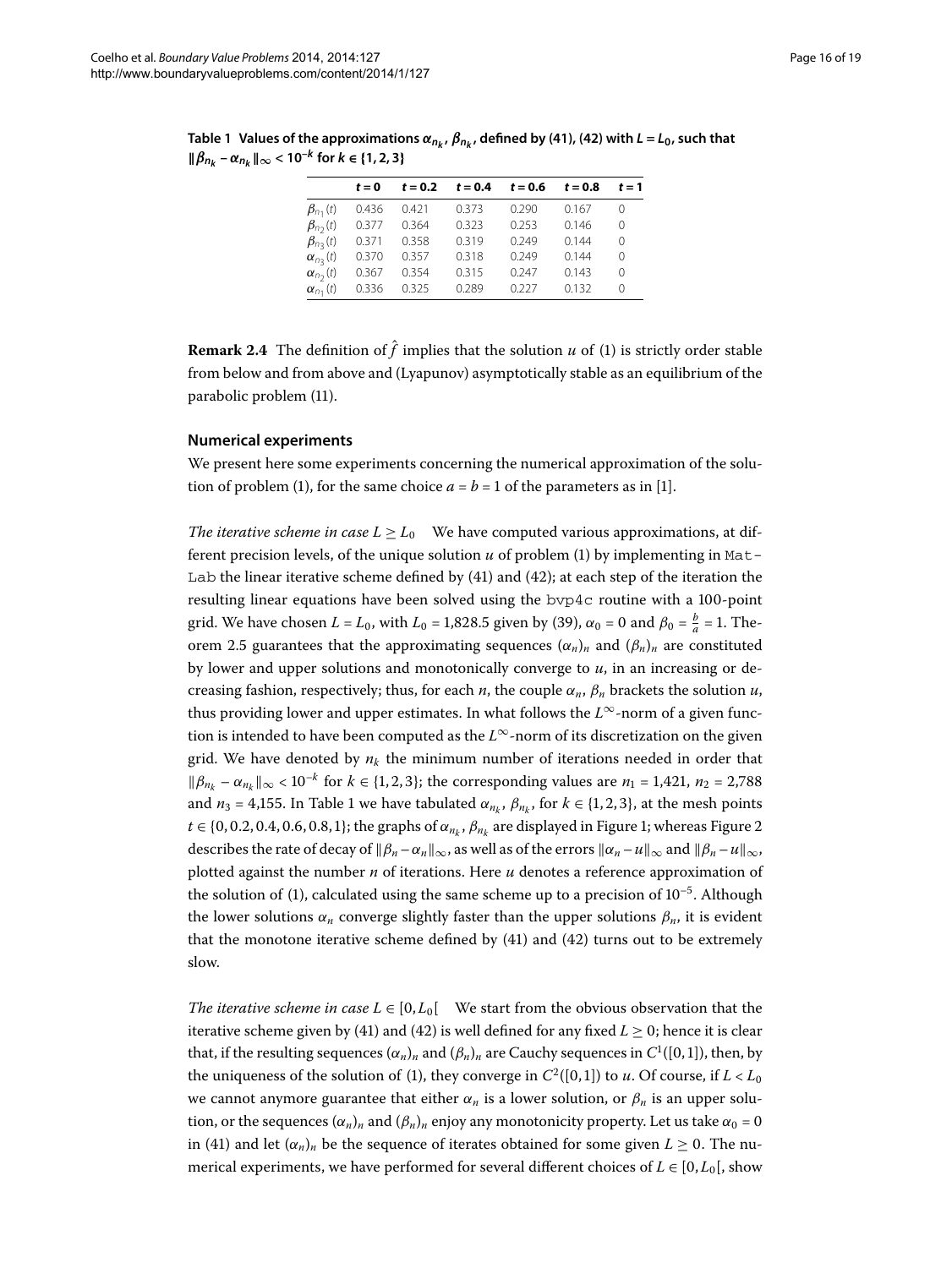

<span id="page-16-1"></span><span id="page-16-0"></span>



that the sequence  $(\alpha_n)_n$  converges to *u*, but the magnitude of *L* strongly affects the speed of convergence; namely, as *L* decreases, the required number of iterations *n* in order that  $\|\alpha_n - u\|_{\infty}$  goes beneath a prescribed threshold, decreases. In particular, the speed of convergence significantly increases as  $L$  approximates 1 and, for this choice of  $L$ , it becomes comparable even with the speed of Newton's method. Indeed, if we fix an error tolerance of  $10^{-3}$ , the iterative scheme defined by [\(](#page-11-0)41), with *L* = 1 and  $\alpha_0$  = 0, converges in 4 iterations, whereas Newton's method, starting from  $\alpha_0 = 0$  too, converges in 2 iterations: these re-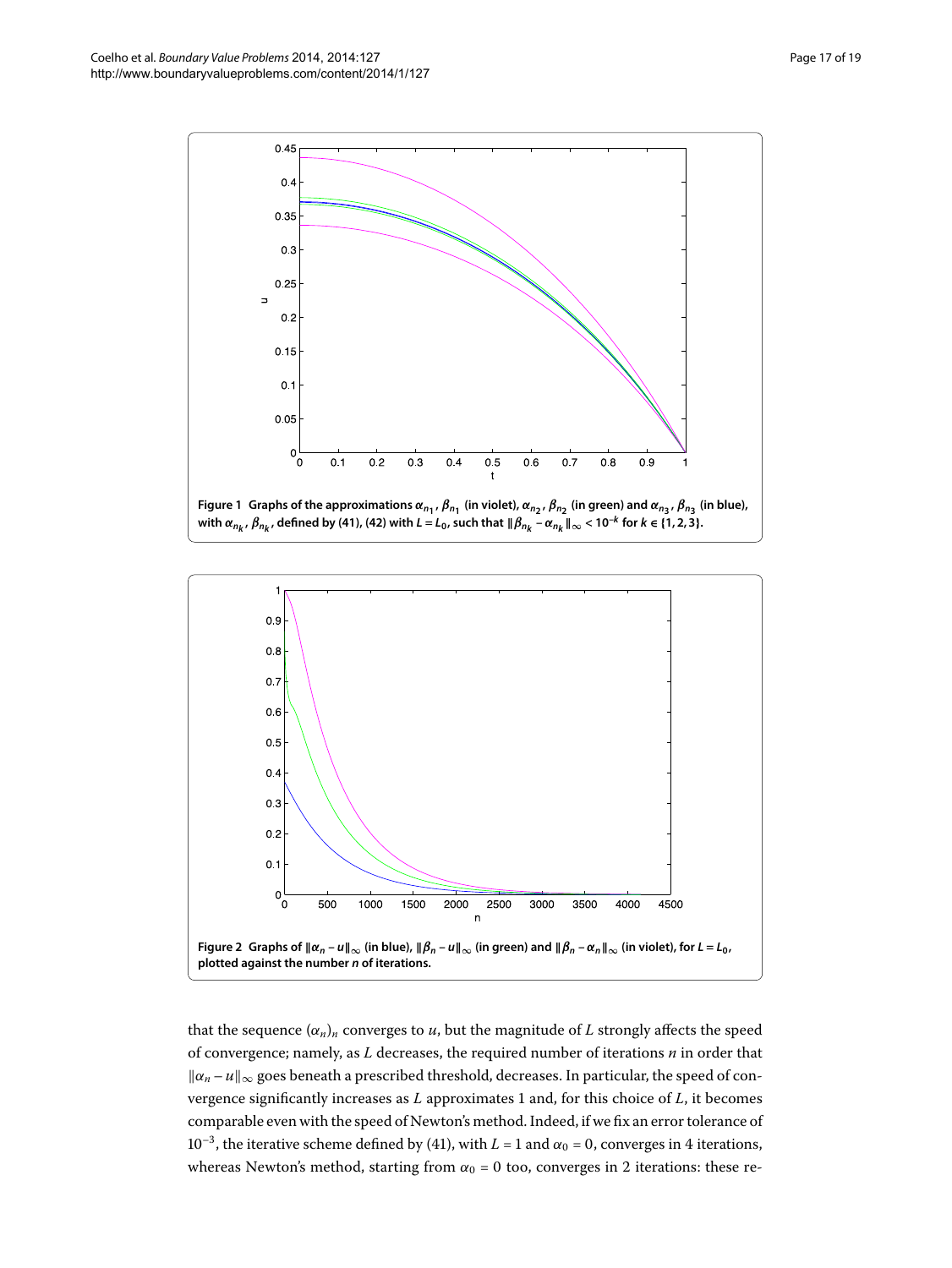<span id="page-17-1"></span><span id="page-17-0"></span>**Table 2 Values of the approximations** *αn***, defined by ([41](#page-11-0)) with** *L* **= 1, for** *n* **∈ {1, 2, 3, 4}**

<span id="page-17-2"></span>

|  | Table 3 Values of the Newton approximations $u_n$ for $n \in \{1,2\}$ |  |  |  |  |  |  |  |  |  |
|--|-----------------------------------------------------------------------|--|--|--|--|--|--|--|--|--|
|--|-----------------------------------------------------------------------|--|--|--|--|--|--|--|--|--|

|                      | $t=0$ $t=0.2$ $t=0.4$ $t=0.6$ $t=0.8$ $t=1$ |       |       |           |
|----------------------|---------------------------------------------|-------|-------|-----------|
| $u_1(t)$ 0.352 0.339 | 0.298                                       | 0.229 | 0.129 | $\bigcap$ |
| $u_2(t)$ 0.370 0.358 | 0.318                                       | 0.249 | 0.144 | $\bigcap$ |

# Table 4 Values of  $u$  and  $\tilde{u}$

<span id="page-17-3"></span>

|                |             |                   | $t=0$ $t=0.2$ $t=0.4$ $t=0.6$ $t=0.8$ $t=1$ |         |       |  |
|----------------|-------------|-------------------|---------------------------------------------|---------|-------|--|
| U(t)           | 0.370 0.358 |                   | 0.318                                       | በ 249   | 0.144 |  |
| $\tilde{u}(t)$ |             | 0.341 0.327 0.288 |                                             | 0 2 2 1 | 0.125 |  |



sults are displayed in Tables 2 and 3. This computational remark suggests the possibility of using the iterative scheme also in case the condition  $L \ge L_0$  fails; however, its convergence properties should be theoretically analyzed.

*A comparison between the solutions of* (1[\)](#page-0-3) *and* (3) Here we present a numerical comparison between the solution  $u$  of the fully nonlinear problem [\(](#page-0-2)1) and the solution  $\tilde{u}$  of the partially linearized problem  $(3)$  $(3)$  investigated in [1[\]](#page-18-3). We have approximated  $u$  by the lower solution obtained by implementing the monotone iterative scheme given by (41), with  $\alpha_0 = 0$ , *L* = *L*<sub>0</sub> and stopping criterion  $\|\beta_n - \alpha_n\|_{\infty}$  < 10<sup>-5</sup>. An approximation of  $\tilde{u}$ , matching the one obtained in [1[\]](#page-18-3), has been calculated using the  $bvp4c$  routine of MatLab with a 100-point